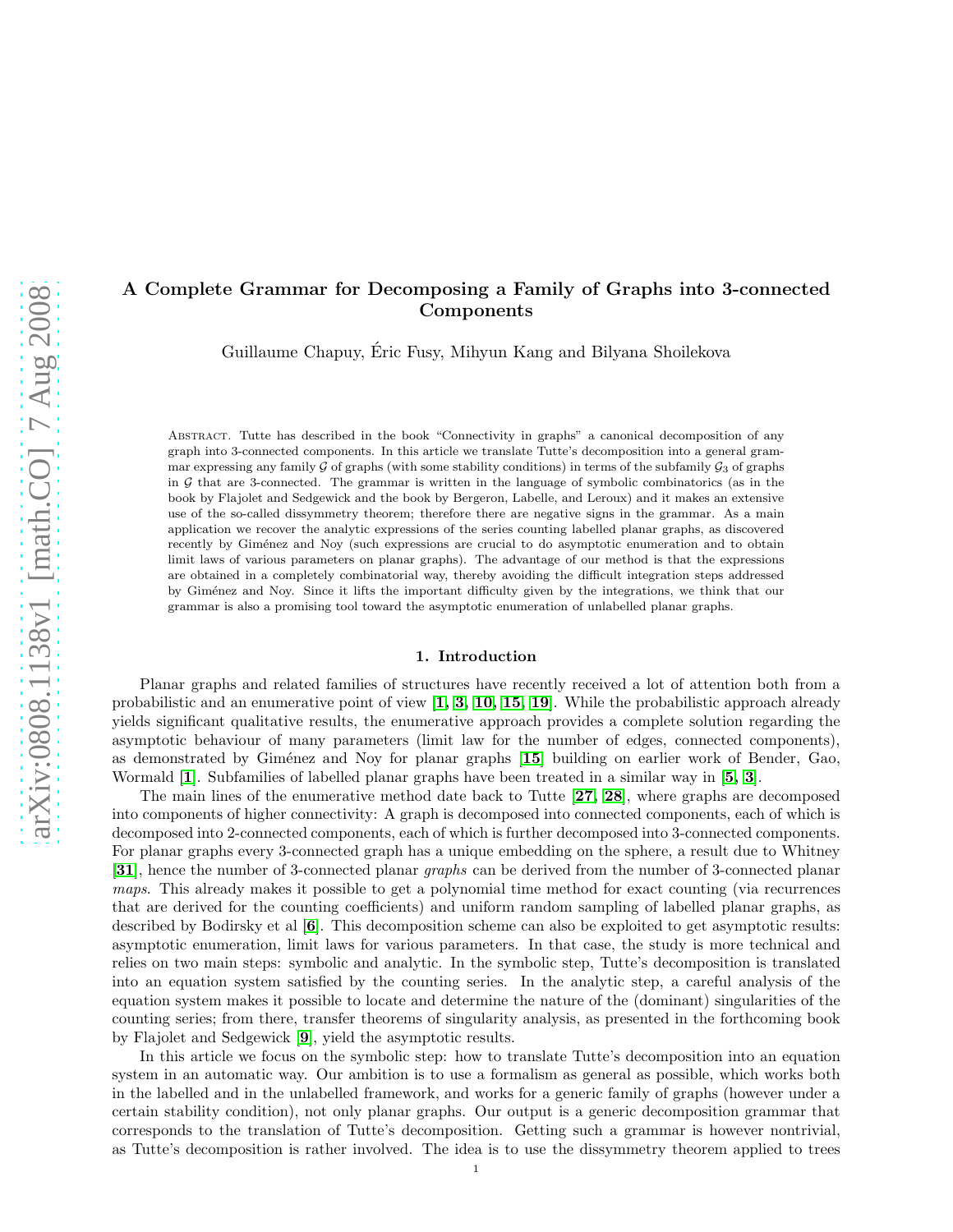that are naturally associated with the decomposition of a graph. Similar ideas were recently independently described by Gagarin et al in [[13](#page-24-8)], where they express a species of 2-connected graphs in terms of the 3-connected subspecies. Translating the decomposition into a grammar as we do here is very transparent and makes it possible to easily get equation systems in an automatic way, both in the labelled case (with generating functions) and in the unlabelled case (with Pólya cycle index sums). Let us also mention that, when performing the symbolic step in  $[15]$  $[15]$  $[15]$ , Giménez and Noy already translate Tutte's decomposition into a positive equation system, but they do it only partially, as some of the generating functions in the system they obtain have to be integrated; therefore they have to deal with complicated analytic integrations, see [[15](#page-24-3)] and more recently [[14](#page-24-9)] for a generalized presentation. In contrast, in the equation system derived from our grammar, no integration step is needed; and as expected, the only terminal series are those counting the 3-connected subfamilies (indeed, 3-connected graphs are the terminal bricks in Tutte's decomposition). In some way, the dissymmetry theorem used to write down the grammar allows us to do the integration *combinatorially*, already during the symbolic step.

In addition to the grammar, an important outcome of this paper is to show that the analytic (implicit) expression for the series counting labelled planar graphs can be found in a completely combinatorial way (and with some standard algebraic manipulations), thus providing an alternative more direct way to the method of Giménez and Noy that requires integration steps. Thanks to our grammar, finding such an analytic expression reduces to finding one for the series counting 3-connected planar graphs (which reduces to counting 3-connected maps by Whitney's theorem). Some difficulty occurs here, as only an expression for the series counting *rooted* 3-connected maps is accessible in a direct combinatorial way. So it seems that some integration step is needed here, and actually that integration was analytically solved by Giménez and Noy in [[15](#page-24-3)]. In contrast we aim at finding an expression for the series counting unrooted 3-connected maps in a more direct combinatorial way. We show that it is possible, by starting from a bijective construction of vertex-pointed maps and going down to vertex-pointed 3-connected maps; then Euler's relation makes it possible to obtain the series counting 3-connected maps from the series counting vertex-pointed and rooted ones. In some way, Euler's relation can be seen as a generalization of the dissymmetry theorem that applies to maps and allows us to integrate "combinatorially" a series of rooted maps.

Concerning unlabelled enumeration, we prefer to stay very brief in this article (the counting tools are P'olya cycle index sums, which are a convenient refinement of ordinary generating functions). Let us just mention that our grammar can be translated into a generic equation system relating the cycle index sum (more precisely, a certain refinement w.r.t. edges) of a family of graphs to the cycle index sum of the 3 connected subfamily. However such a system is very complicated. Indeed the relation between 3-connected and 2-connected graphs involves edge-substitutions, which are easily addressed by exponential generating functions for labelled enumeration (just substitute the variable counting edges) but are more intricate when it comes to unlabelled enumeration (the computation rule is a specific multivariate substitution). We refer the reader to the recent articles by Gagarin et al [[12,](#page-24-10) [13](#page-24-8)] for more details. And we plan to investigate the unlabelled case in future works; at least the grammar lifts the important difficulty raised by the integration steps (rooting/unrooting operations), but the equation systems in the unlabelled case are complicated; therefore it seems difficult to apply singularity analysis to such a system in order to obtain the asymptotic enumeration of unlabelled planar graphs. As a first step, we would like to solve the asymptotic enumeration of the subfamily of unlabelled series-parallel graphs, which captures already many difficulties; and we would like to take profit of the grammar to present in a unified framework the few available results on counting asymptotically unlabelled subfamilies of planar graphs [[25,](#page-25-3) [4](#page-24-11)].

Outline. The paper is organized as follows. In Section [2](#page-2-0) we recall the principles of the symbolic method, which makes it possible to translate systematically combinatorial decompositions into enumeration results, using generating functions for labelled classes and ordinary generating functions (via cycle index sums) for unlabelled ones. In Section [3](#page-5-0) we state the dissymmetry theorem for trees and introduce an extension of the theorem to so-called tree-decomposable classes. In Section [4](#page-5-1) we give an outline of the necessary graph theoretic concepts for the decomposition strategy. Then we recall the decomposition of connected graphs into 2-connected graphs and of 2-connected into 3-connected graphs, following the description of Tutte [[28](#page-25-1)]. We additionally give precise characterizations of the different trees resulting from the decompositions. In Section [5](#page-8-0) we write the grammar resulting from the tree-like decompositions, thereby making an extensive use of the dissymmetry theorem. In Section [6,](#page-13-0) we discuss applications to labelled enumeration; the grammar is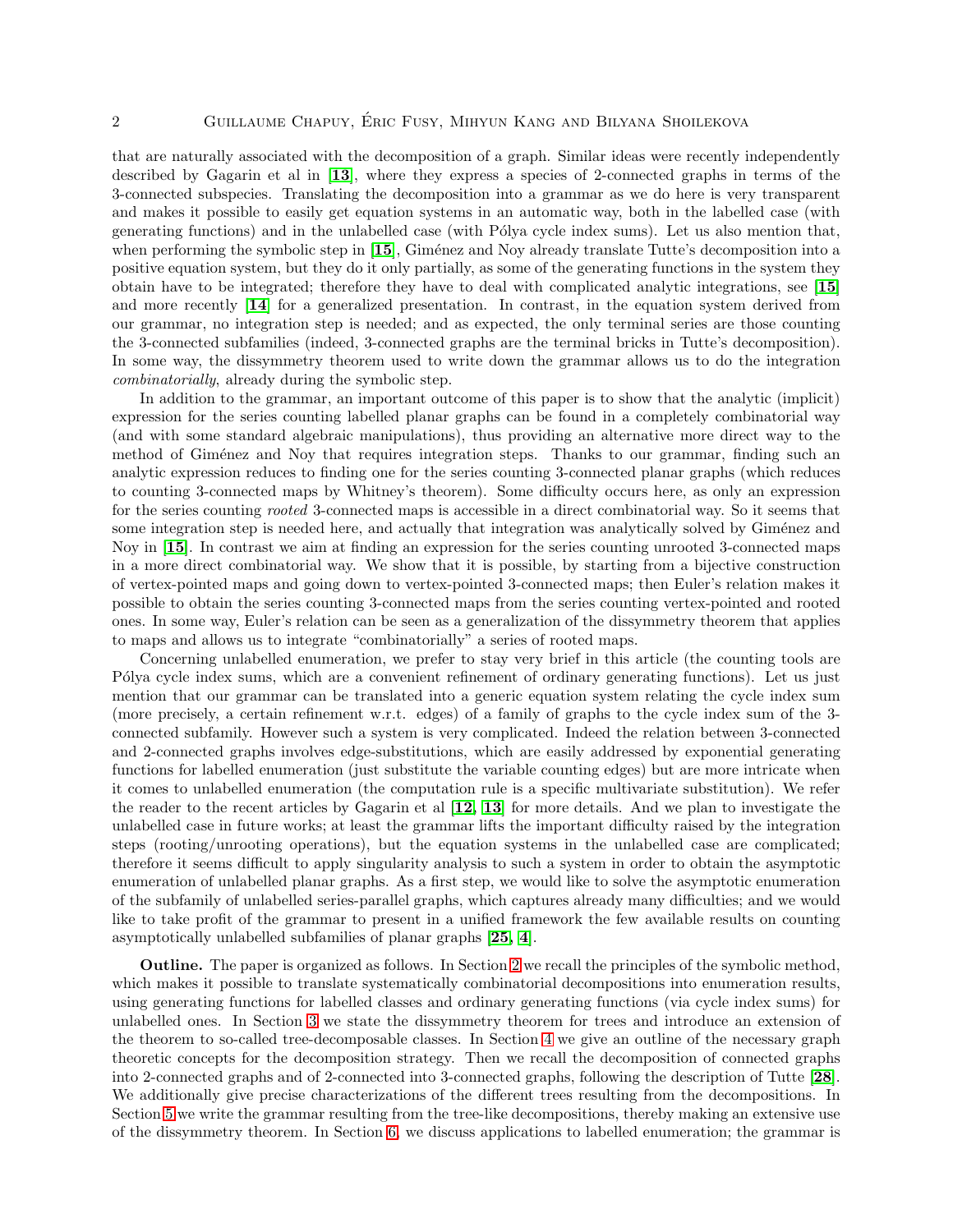| <b>Basic classes</b> | <b>Notation</b>                               | EGF                                                                | Cycle index sum                                                                            |
|----------------------|-----------------------------------------------|--------------------------------------------------------------------|--------------------------------------------------------------------------------------------|
| <b>Neutral Class</b> | $\mathcal{C}=1$                               | $C(z)=1$                                                           | $Z[\mathcal{C}]=1$                                                                         |
| <b>Atomic Class</b>  | $\mathcal{C} = \mathcal{Z}$                   | $C(z)=z$                                                           | $Z[\mathcal{C}] = s_1$                                                                     |
| Sequence             | $C = \text{Seq}$                              | $C(z) = \frac{1}{1-z}$                                             | $Z[\mathcal{C}] = \frac{1}{1-s_1}$                                                         |
| <b>Set</b>           | $\mathcal{C} = \mathbf{Set}$                  | $C(z) = \exp(z)$                                                   | $Z[\mathcal{C}] = \exp\left(\sum_{r\geq 1} \frac{1}{r} s_r\right)$                         |
| Cycle                | $\mathcal{C} = \text{Cyc}$                    | $C(z) = \log\left(\frac{1}{1-z}\right)$                            | $Z[\mathcal{C}] = \sum_{r \geq 1} \frac{\phi(r)}{r} \log \left( \frac{1}{1 - s_r} \right)$ |
| Construction         | <b>Notation</b>                               | Rule for EGF                                                       | Rule for Cycle index sum                                                                   |
| Union                | $C = A + B$                                   | $C(z) = A(z) + B(z)$                                               | $Z[\mathcal{C}] = Z[\mathcal{A}] + Z[\mathcal{B}]$                                         |
| Product              |                                               | $\mathcal{C} = \mathcal{A} * \mathcal{B}$ $C(z) = A(z) \cdot B(z)$ | $Z[\mathcal{C}] = Z[\mathcal{A}] \times Z[\mathcal{B}]$                                    |
| Composition          | $\mathcal{C} = \mathcal{A} \circ \mathcal{B}$ | $C(z) = A(z) \circ_v B(z)$                                         | $Z[\mathcal{C}] = Z[\mathcal{A}] \circ Z[\mathcal{B}]$                                     |

<span id="page-2-1"></span>FIGURE 1. Basic classes and constructions, with their translations to generating functions for labelled classes and to cycle index sums for unlabelled classes. For the composition construction, the notation  $Z[\mathcal{A}]\circ Z[\mathcal{B}]$  refers to the series  $Z[\mathcal{A}]\circ Z[\mathcal{B}](s_1, s_2, \ldots)$  $Z[\mathcal{A}](Z[\mathcal{B}](s_1, s_2, \ldots), Z[\mathcal{B}](s_2, s_4, \ldots), Z[\mathcal{B}](s_3, s_6, \ldots), \ldots).$ 

translated into an equation system expressing a series counting a graph family in terms of the series counting the 3-connected subfamily. Finally, building on this and on enumeration techniques for maps, we explain in Section [7](#page-15-0) how to get an implicit analytic expression for the series counting labelled planar graphs.

### 2. Symbolic method

<span id="page-2-0"></span>In this section we recall the main points of the theory of symbolic combinatorics, which is presented in details in the book by Flajolet and Sedgewick [[9](#page-24-7)] (with an emphasis on analytic methods) and the book by Bergeron, Labelle, and Leroux [[2](#page-24-12)] (with an emphasis on unlabelled enumeration). The symbolic method is a theory for enumerating *decomposable* combinatorial classes in a systematic way. The idea is to find a recursive decomposition for a class  $C$ , and to write this decomposition as a *grammar* involving a collection of *basic classes* and *combinatorial constructions*. The grammar in turn translates to a recursive equationsystem satisfied by the series counting  $\mathcal C$ . From there, the counting coefficients of  $\mathcal C$  can be extracted, either in the form of an asymptotic estimate, or in the form of an exact enumeration procedure.

2.1. Labelled/unlabelled structures. A *combinatorial class* C (also called a species of combinatorial structures) is a set of *labelled* objects equipped with a size function; each object of  $\mathcal C$  is made of n atoms (typically, vertices of graphs) assembled in a specific way, the atoms bearing distinct labels in  $[1..n] :=$  $\{1,\ldots,n\}$  (in the general theory of species, any system of labels is allowed). The number of objects of each size n, denoted by  $C_n$ , is finite. The labels on the atoms only serve to distinguish them, which means that no notion of order is used for the labels. Therefore the classes we consider are stable under isomorphism (two structures are called *isomorphic* if one is obtained from the other by relabelling the atoms). The class of objects in C taken up to isomorphism is called the *unlabelled class* of C and is denoted by  $C = \bigcup_n C_n$ .

2.2. Basic classes, constructions. We introduce the basic classes and combinatorial constructions, as well as the rules to compute the associated counting series. The neutral class  $\mathcal E$  is made of a single object of size 0. The atomic class  $\mathcal Z$  is made of a single object of size 1. Further basic classes are the Seq-class, the Set-class, and the Cyc-class, each object of the class being a collection of n atoms assembled respectively as an ordered sequence, an unordered set, and an oriented cycle.

Next we turn to the main constructions of the symbolic method. The  $sum \ A + B$  of two classes A and B refers to the disjoint union of the classes. The *partitional product* (shortly product) A ∗ B of two classes A and B is the set of labelled objects that are obtained as follows: take a pair ( $\gamma \in \mathcal{A}, \beta \in \mathcal{B}$ ) distribute distinct labels on the overall atom-set (i.e., if  $\beta$  and  $\gamma$  are of respective sizes  $n_1, n_2$ , then the set of labels that are distributed is  $[1..(n_1 + n_2)]$ , and forget the original labels on  $\beta$  and  $\gamma$ . Given two classes A and B with no object of size 0 in B, the *composition* of A and B, is the class  $A \circ B$  —also written  $A(B)$  if A is a basic class—of labelled objects obtained as follows. Choose an object  $\gamma \in \mathcal{A}$  to be the *kernel* of the composition and let  $k = |\gamma|$  be its size. Then pick a k-set of elements from B. Substitute each atom  $v \in \gamma$  by an object  $\gamma_v$  from the k-set, distributing distinct labels to the atoms of the composed object, i.e., the atoms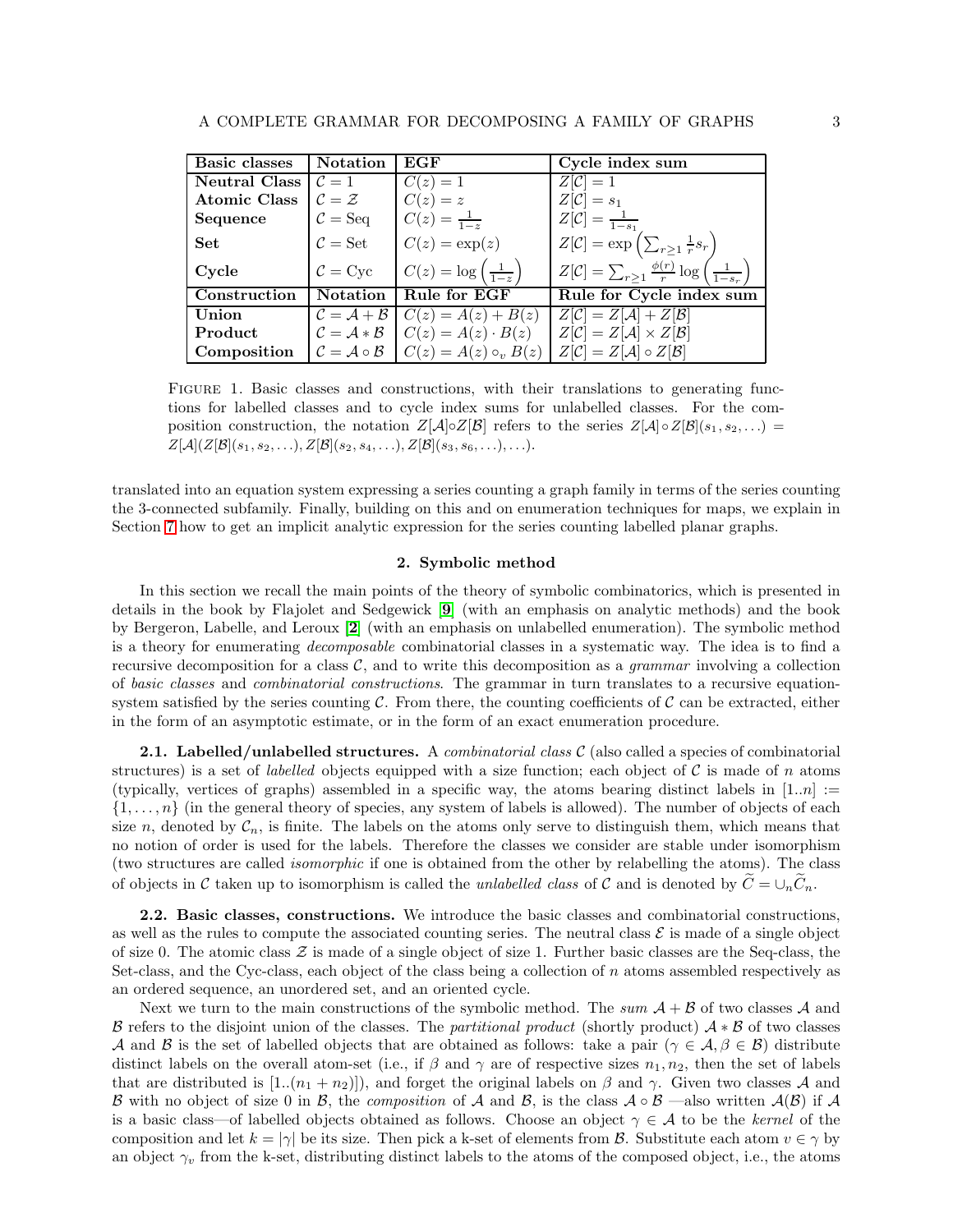in  $\bigcup_{v\in\gamma}\gamma_v$ . And forget the original labels on  $\gamma$  and the  $\gamma_v$ . The composition construction is very powerful. For instance, it allows us to formulate the classical Set, Sequence, and Cycle constructions from basic classes. Indeed, for instance, the class of sequences (sets, cycles) of objects in a class  $A$  is simply the class Seq( $A$ )  $(Set(\mathcal{A}), Cyc(\mathcal{A}),$  resp.). Sets, Cycles, and Sequences with a specific range for the number of components are also readily ha! ndled. We use the subscript notations  $\text{Seq}_{\geq k}(\mathcal{A}), \text{Set}_{\geq k}(\mathcal{A}), \text{Cyc}_{\geq k}(\mathcal{A}),$  when the number of components is constrained to be at least some fixed value k.

2.3. Counting series. For labelled enumeration, the counting series is the exponential generating function, shortly the EGF, defined as

(1) 
$$
C(x) := \sum_{n} \frac{1}{n!} |\mathcal{C}_n| x^n
$$

whereas for unlabelled enumeration the counting series is the *ordinary generating function*, defined as

(2) 
$$
\widetilde{C}(x) := \sum_{n} |\widetilde{C}_n| x^n.
$$

In general *cycle index sums* are used for unlabelled enumeration as a convenient refinement of ordinary generating functions. Cycle index sums are multivariate power series that preserve information on symmetries. A *symmetry* of size n on a class C is a pair  $(\sigma \in \mathfrak{S}_n, \gamma \in \mathcal{C}_n)$  such that  $\gamma$  is stable under the action of  $\sigma$ (notice that  $\sigma$  is allowed to be the identity). The corresponding weight is defined as  $\prod_{i=1}^n s_i^{c_i}$ , where  $s_i$  is a formal variable and  $c_i$  is the number of cycles of length i in  $\sigma$ . The cycle index sum of  $\mathcal{C}$ , denoted by  $Z[\mathcal{C}](s_1, s_2, \ldots)$ , is the multivariate series defined as the sum of the weight monomials over all symmetries on C. The ordinary generating function is obtained by substitution of  $s_i$  by  $x^i$ :

$$
\widetilde{C}(x) = Z[\mathcal{C}](x, x^2, \ldots).
$$

2.4. Computation Rules for the Counting Series. The symbolic method provides for each basic class and each construction an explicit simple rule to compute the EGF (labelled enumeration) and the cycle index sum (unlabelled enumeration), as shown in Figure [1.](#page-2-1) These rules will allow us to convert our decomposition grammar, resulting from the dissymmetry theorem, into an enumerative strategy in an automatic way. As an example consider the class  $T$  of nonplane rooted trees. Such a tree is made of a root vertex and a collection of subtrees pending from the root-vertex, which yields

$$
\mathcal{T}=\mathcal{Z}\ast\mathbf{Set}\circ\mathcal{T}.
$$

For labelled enumeration, this is translated to the following equation satisfies by the EGF:

$$
T(x) = x \exp(T(x)).
$$

For unlabelled enumeration, this is translated to the following equation satisfied by the OGF (via the computation rules for cycle index sums):

$$
\widetilde{T}(x) = x \exp\left(\sum_{r\geq 1} \frac{1}{r} \widetilde{T}(x^r)\right).
$$

In general, if a class  $\mathcal C$  is found to have a decomposition grammar, the rules of Figure [1](#page-2-1) allow us to translate the combinatorial description of the class into counting series *automatically* for both labelled and unlabelled structures. The purpose of this paper is to completely specify such a grammar to decompose any family of graphs into 3-connected components in a generic way. Therefore we have to specify how the basic classes, constructions, and enumeration tools have to be defined in the specific case of graph classes.

2.5. Graph classes. Let us first mention that the graphs we consider are allowed to have multiple edges but no loops. (We will formulate first the grammar for graphs allowing multiple edges, then we will explain how to adapt it to simple graphs.) In the case of a class of graphs, we will need to take both vertices and edges into account. Accordingly, we consider a class of graphs as a species of combinatorial structures with two types of labelled atoms: vertices and edges. In general we imagine that if there are *n labelled* vertices and m *labelled* edges, then these labelled vertices carry distinct blue labels in [1..n] and the edges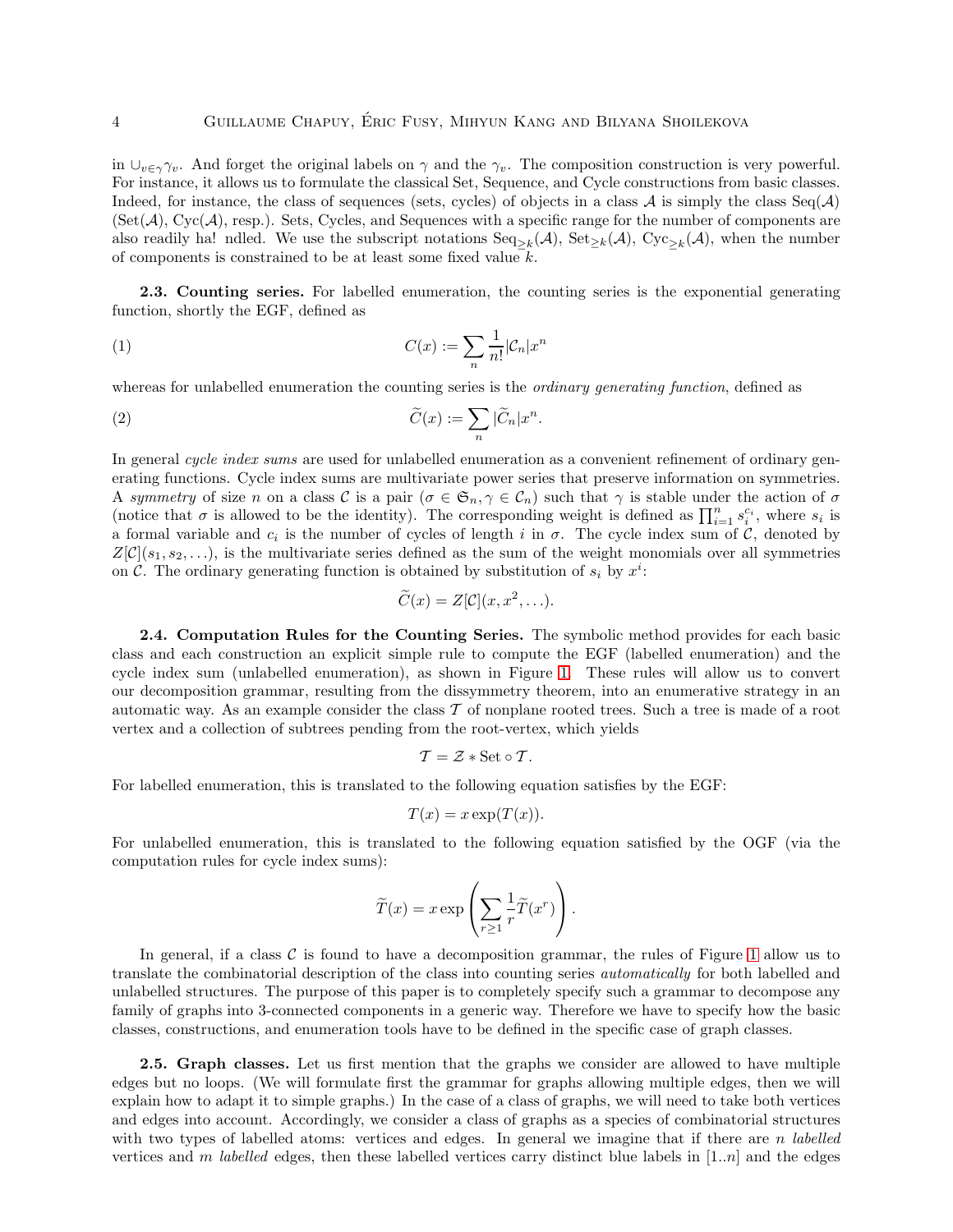carry distinct red labels in  $[1..m]$  $[1..m]$  $[1..m]$ <sup>1</sup>. Hence, graph classes have to be treated in the extended framework of species with several types of atoms, see [[2](#page-24-12)] (we shortly review here how the basic constructions and counting tools can be extended).

For labelled enumeration the generating function of a class of graphs is

$$
G(x,y) = \sum_{n,m} \frac{1}{n!m!} |\mathcal{G}_{n,m}| x^n y^m.
$$

For unlabelled enumeration (i.e., graphs are considered up to relabelling the vertices and the edges), the OGF is

$$
\widetilde{G}(x,y)=\sum_{n,m}|\widetilde{\mathcal{G}}_{n,m}|x^ny^m,
$$

where  $\mathcal{G}_{n,m}$  is the set of unlabelled graphs in the class that have n vertices and m edges. Cycle index sums can also be defined similarly as in the one-variable case, (as a sum of weight-monomials) but the definition is more complicated, as well as the computation rules, see [[30](#page-25-4)]. In this article we restrict our attention to labelled enumeration and postpone to future works the applications of our grammar to unlabelled enumeration.

We distinguish three types of graphs: unrooted, vertex-pointed, and edge-rooted. In an unrooted graph, all vertices and all edges are labelled. In a vertex-pointed graph, there is one distinguished vertex that is unlabelled, all the other vertices and edges are labelled. In an edge-rooted graph, there is one distinguished edge—called the root—that is oriented, all the vertices are labelled except the extremities of the root, and all edges are labelled except the root. A class of unrooted graphs is typically denoted by  $G$ , and the associated pointed and rooted classes are respectively denoted G' and  $\vec{G}$ . Notice that  $\mathcal{G}'_{n,m} \simeq \mathcal{G}_{n+1,m}$ . In general, the generating functions  $G'$  and  $\overrightarrow{G}$  of  $\mathcal{G}'$  and  $\overrightarrow{\mathcal{G}}$  satisfy:

$$
G'(x, y) = \partial_x G(x, y),
$$
  $\overrightarrow{G}(x, y) = \frac{2}{x^2} \partial_y G(x, y).$ 

A class of vertex-pointed graphs is called a *vertex-pointed class* and a class of rooted graphs is called a rooted class. In this article, all vertex-pointed classes will be of the form  $\mathcal{G}'$ , but we will consider rooted classes that are not of the form  $\vec{G}$ ; for such classes we require nevertheless that the class is stable by reversing the orientation of the root-edge.

The basic graph classes are the following:

- The *vertex-class* v stands for the class made of a unique graph that has a single vertex and no edge, it has generating function  $(x, y) \mapsto x$ .
- The *edge-class* e stands for the class made of a unique graph that has two unlabelled vertices connected by one directed labelled edge; it has generating function  $(x, y) \mapsto y$ .
- The *ring-class* R stands for the class of *ring-graphs*, which are cyclic chains of at least 3 edges. The generating function of this class is  $(x, y) \mapsto \frac{1}{2}(-\log(1 - xy) - xy - \frac{1}{2}x^2y^2)$ .
- The *multi-edge-class* M stands for the class of *multi-edge graphs*, which consist of 2 labelled vertices connected by  $k \geq 3$  edges. The generating function of this class is  $(x, y) \mapsto \frac{1}{2} x^2 (\exp(y) - 1 - y - \frac{y^2}{2})$  $\frac{y}{2}$ ).

The constructions we consider for graph classes are the following: *disjoint union*, *partitional product* (defined similarly as in the one-variable case), and now two types of substitution:

• *Vertex-substitution*: Given a graph class A (which might be unrooted, pointed, or rooted) and a vertex-pointed class  $\mathcal{B}$ , the class  $\mathcal{C} = \mathcal{A} \circ_{v} \mathcal{B}$  is the class of graphs obtained by taking a graph  $\gamma \in \mathcal{A}$ , called the kernel graph, and attaching at each labelled vertex  $v \in \gamma$  a graph  $\gamma_v \in \mathcal{B}$ , the vertex of attachment of  $\gamma_v$  being the distinguished (unlabelled) vertex of  $\gamma_v$ . We have

$$
C(x, y) = A(xB(x, y), y),
$$

where A, B and C are respectively the generating functions of  $\mathcal{A}, \mathcal{B}$  and C.

• *Edge-substitution*: Given a graph class A (which might be unrooted, pointed, or rooted) and an edge-rooted class B, the class  $C = \mathcal{A} \circ_e \mathcal{B}$  is the class of graphs obtained by taking a graph  $\gamma \in \mathcal{A}$ , called the kernel graph, and substituting each labelled edge  $e = \{u, v\}$  (which is implicitly given

<span id="page-4-0"></span><sup>&</sup>lt;sup>1</sup>If the graphs are simple, there is actually no need to label the edges, since two distinct edges are distinguished by the labels of their extremities.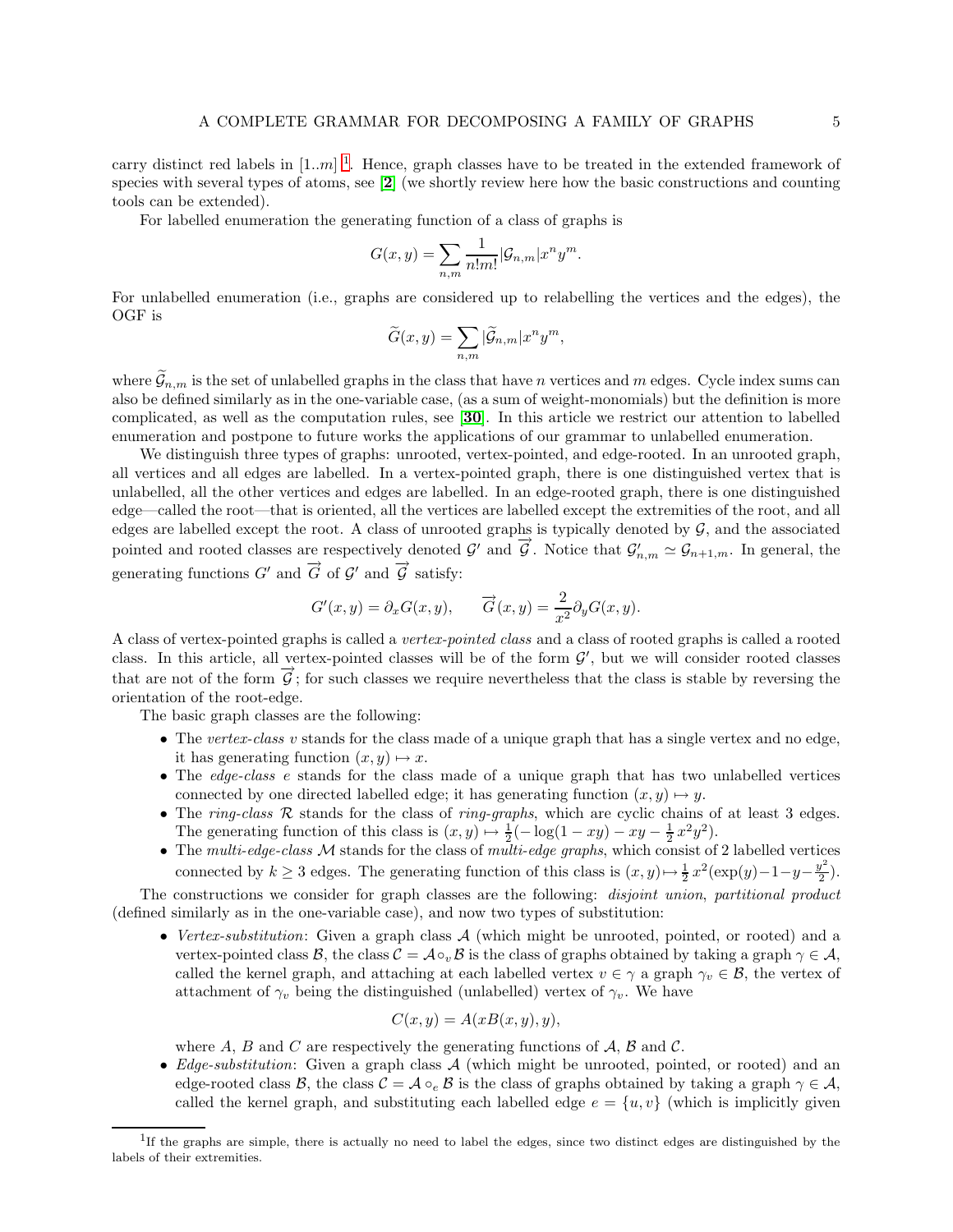an orientation) of  $\gamma$  by a graph  $\gamma_e \in \mathcal{B}$ , thereby identifying the origin of the root of  $\gamma_e$  with u and the end of the root of  $\gamma_e$  with v. We have

$$
C(x, y) = A(x, B(x, y)),
$$

where A, B and C are respectively the generating functions of  $\mathcal{A}, \mathcal{B}$  and C.

### <span id="page-5-2"></span>3. Tree decomposition and dissymmetry theorem

<span id="page-5-0"></span>The dissymmetry theorem for trees [[2](#page-24-12)] expresses the class of unrooted trees in terms of classes of rooted trees. Precisely, let  $A$  be the class of tree, and let's define the following associated rooted families:  $A_0$  is the class of trees where a node is marked,  $A_{\circ-\circ}$  is the class of trees where an edge is marked, and  $A_{\circ-\circ}$ is the class of trees where an edge is marked and is given a direction. Then the class  $A$  is related to the 3 associated rooted classes by the following identity

(3)  $A + A_{\circ \to \circ} \simeq A_{\circ} + A_{\circ - \circ}.$ 

Equation  $(3)$  is an elegant counterpart to the dissimilarity equation discovered by Otter  $[22]$  $[22]$  $[22]$ ; as we state in Theorem [3.1](#page-5-3) below, it can easily be extended to classes for which a tree can be *associated* with each object in the class. The theorem is named after the dissymmetry resulting in a tree rooted anywhere other than at its centre, see [[2](#page-24-12)].

A *tree-decomposable* class is a class C such that to each object  $\gamma \in C$  is associated a tree  $\tau(\gamma)$  whose nodes are distinguishable in some way (e.g., using the labels of vertices of  $\gamma$ ). Denote by  $\mathcal{C}_{\circ}$  the class of objects of C where a node of  $\tau(\gamma)$  is distinguished, by C<sub></sub><sub>0−</sub>° where an edge of  $\tau(\gamma)$  is distinguished, and by  $\mathcal{C}_{\circ\to\circ}$  where an edge of  $\tau(\gamma)$  is distinguished and given a specific direction. The principles and proof of the dissymmetry theorem can be straightforwardly extended to any tree-decomposable class, giving rise to the following statement.

<span id="page-5-3"></span>Theorem 3.1. *(Dissymmetry theorem for tree-decomposable classes) Let* C *be a tree-decomposable class. Then*

$$
(\mathbf{4}) \qquad \qquad \mathcal{C} + \mathcal{C}_{\circ \to \circ} \simeq \mathcal{C}_{\circ} + \mathcal{C}_{\circ -\circ}.
$$

Notice that, if the trees associated to the graphs in C are bipartite, then since  $\mathcal{C}_{\circ \to \circ} \simeq 2\mathcal{C}_{-}$ , then Equation [\(4\)](#page-5-4) simplifies to

<span id="page-5-1"></span>(5)  $\mathcal{C} \simeq \mathcal{C}_{\circ} - \mathcal{C}_{\circ -\circ}$ .

#### <span id="page-5-4"></span>4. Decomposing a graph into 3-connected components

In this section we recall Tutte's decomposition [[28](#page-25-1)] of a graph into 3-connected components, which we will translate into a grammar in Section [5.](#page-8-0) The decomposition works in three levels: (i) standard decomposition of a graph into connected components, (ii) decomposition of a connected graph into 2-connected blocks that are articulated around vertices, (iii) decomposition of a 2-connected into 3-connected components that are articulated around (virtual) edges. The nice feature is that the second and third level are "tree-like" decompositions, meaning that the "backbone" of the decomposition is a tree. The tree associated with (ii) is called the Bv-tree, and the tree associated with (iii) is called the RMT-tree (the trees are named after the possible types of the nodes). The tree-property of the decompositions will enable us to apply the dissymmetry theorem in order to write down the grammar. As we will see in Section [5.2,](#page-9-0) writting the grammar will require the canonical decomposition of *vertex-pointed* 2-connected graphs. It turns out that a smaller backbone-tree (smaller than for *unrooted* 2-connected graphs) is more suited to apply the dissymmetry theorem in order to decompose vertex-pointed 2-connected graphs. We introduce these smaller trees, called restricted RMT-trees, at the end of the section (it seems that these trees were not considered before).

4.1. Graphs and connectivity. In this section, we give a few definitions on graphs and connectivity, following Tutte's terminology [[28](#page-25-1)]. The vertex-set (edge-set) of a graph G is denoted by  $V(G)$  ( $E(G)$ , resp.). A subgraph of a graph G is a graph G' such that  $V(G') \subset V(G)$  and  $E(G') \subset E(G)$  (any vertex incident to an edge of  $E(G')$  is in  $V(G')$ ). Given an edge-subset  $E' \subset E(G)$ , the corresponding *induced graph* is the subgraph G' of G such that  $E(G') = E'$  and  $V(G')$  is the set of vertices incident to edges in E'; the induced graph is denoted by  $G[E']$ .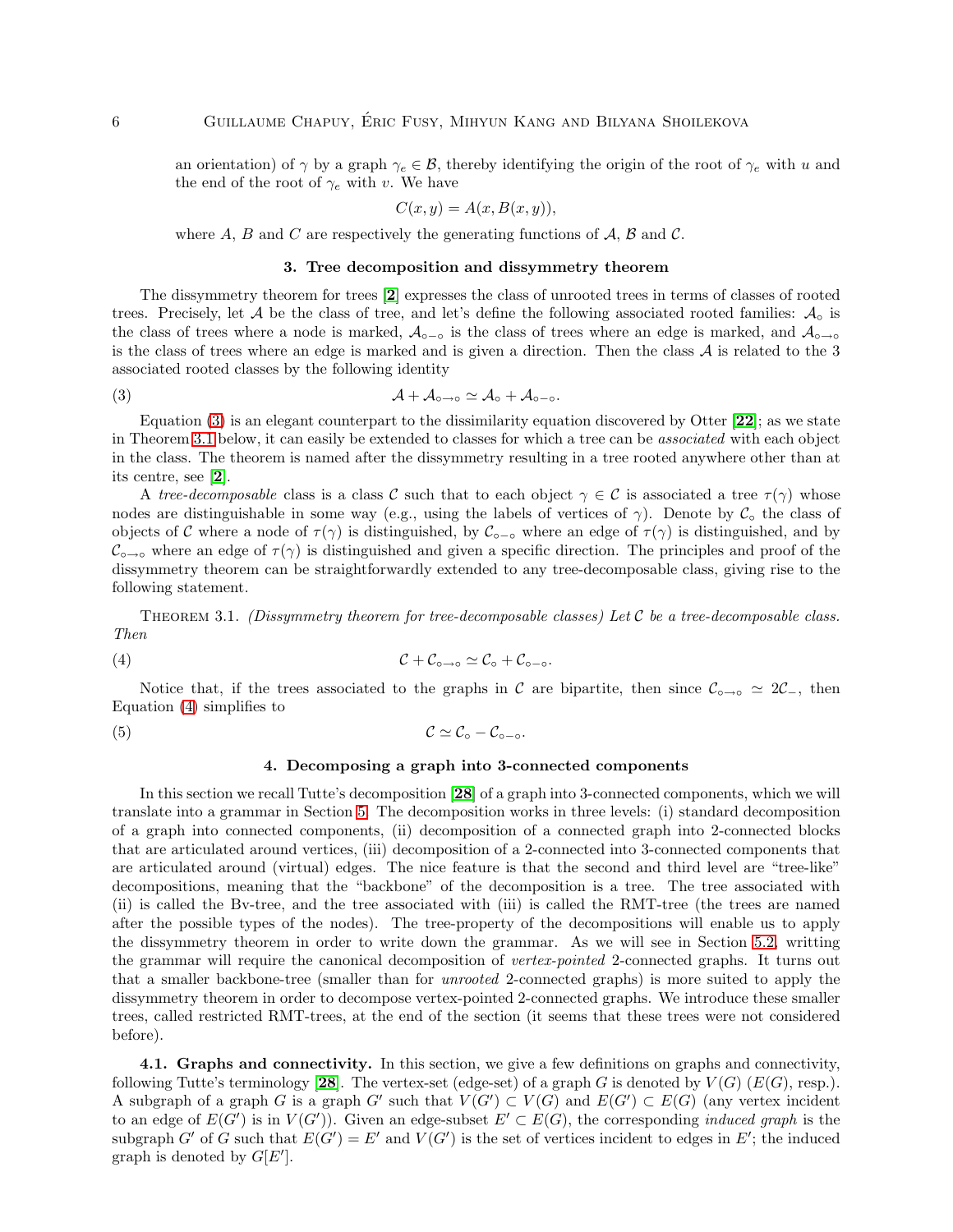

Figure 2. Decomposition of a connected graph into blocks, and the associated Bv-tree.

A graph is *connected* if any two of its vertices are connected by a path. A *1-separator* of a graph G is given by a partition of  $E(G)$  into two nonempty sets  $E_1, E_2$  such that  $G[E_1]$  and  $G[E_2]$  intersect at a unique vertex v; such a vertex is called *separating*. A graph is *2-connected* if it has no 1-separator. Of interest for the decomposition into 3-connected components are the *ring-graphs*, made of a collection of edges cyclically chained, and the *multiedge-graphs*, made of two vertices connected by a collection of parallel edges. A *2 separator* of a graph is given by a partition of  $E(G)$  into two subsets  $E_1, E_2$  each of cardinality at least 2, such that  $G[E_1]$  and  $G[E_2]$  intersect at two vertices u and v; such a pair  $\{u, v\}$  is called a *separating vertex pair*. A graph is *3-connected* if it has no 2-separator and has at least 4 vertices. The latter condition is convenient for our purpose, as it prevents any ring-graph or multiedge-graph from being 3-connected. Equivalently, a graph is 3-connected iff it has at least 4 vertices, no loop nor multiple edges, and the deletion of any two vertices does not disconnect the graph.

<span id="page-6-0"></span>4.2. Decomposing a connected graph into 2-connected components. In this section we recall the well-known decomposition of a graph into 2-connected components, which is described in several books [[16,](#page-24-14) [8,](#page-24-15) [20,](#page-24-16) [28](#page-25-1)].

Given a connected graph C, a *block* of C is a maximal 2-connected subgraph of C. The set of blocks of C is denoted by  $\mathfrak{B}(C)$ . A vertex  $v \in C$  is said to be *incident* to a block  $B \in \mathfrak{B}(C)$  if v belongs to B. The *Bv-tree* of C describes the incidences between vertices and blocks of C, i.e., it is a bipartite graph  $\tau(C)$  with node-set  $V(C) \cup \mathfrak{B}(C)$  and edge-set given by the incidences between the vertices and the blocks, see Figure [4.2.](#page-6-0) The graph  $\tau(C)$  is actually a tree, as shown for instance in [[28,](#page-25-1) [20](#page-24-16)]. Conversely, take a collection  $\mathfrak{B}$ of 2-connected graphs, called blocks, and a vertex-set  $V$  such that every vertex in  $V$  is in at least one block and the graph of incidences between blocks and vertices is a tree  $\tau$ . Then the resulting graph is connected and has  $\tau$  as its By-tree. Consequently, connected graphs can be *identified* with their tree-decompositions into blocks, which will be very useful for deriving decomposition grammars.

4.3. Decomposing a 2-connected graph into 3-connected components. In this section we recall Tutte's decomposition of a 2-connected graph into 3-connected components [[27](#page-25-0)]. A similar decomposition has also been described by Hopcroft and Tarjan [[17](#page-24-17)], however they use a split-and-remerge process, whereas Tutte's method only involves (more restrictive) split operations.

First, one has to define connectivity modulo a pair of vertices. Let G be a 2-connected graph and  $\{u, v\}$ a pair of vertices of G. Then G is said to be *connected modulo* [u, v] if there exists no partition of  $E(G)$ into two nonempty sets  $E_1, E_2$  such that  $G[E_1]$  and  $G[E_2]$  intersect only at u and v. Being non-connected modulo  $[u, v]$  means either u and v are adjacent or the deletion of u and v disconnects the graph.

Consider a 2-separator  $E_1, E_2$  of a 2-connected graph G, with u, v the corresponding separating vertexpair. Then  $E_1, E_2$  is called a *split-candidate*, denoted by  $\{E_1, E_2, u, v\}$ , if  $G[E_1]$  is connected modulo  $[u, v]$ and  $G[E_2]$  is 2-connected. Figure [3\(](#page-7-0)a) gives an example of a split-candidate, where  $G[E_1]$  is connected modulo  $[u, v]$  but not 2-connected, while  $G[E_2]$  is 2-connected but not connected modulo  $[u, v]$ . In particular, a graph made of multiple edges with at least 3 multiple edges, or a cycle graph with at least 3 vertices, cannot be split further as no pair of vertices and corresponding edge sets form a split candidate.

As described below, split candidates make it possible to completely decompose a 2-connected graph into 3-connected components. We consider here only 2-connected graphs with at least 3 edges (graphs with less edges are degenerated for this decomposition). Given a split candidate  $S = \{E_1, E_2, u, v\}$  in a 2-connected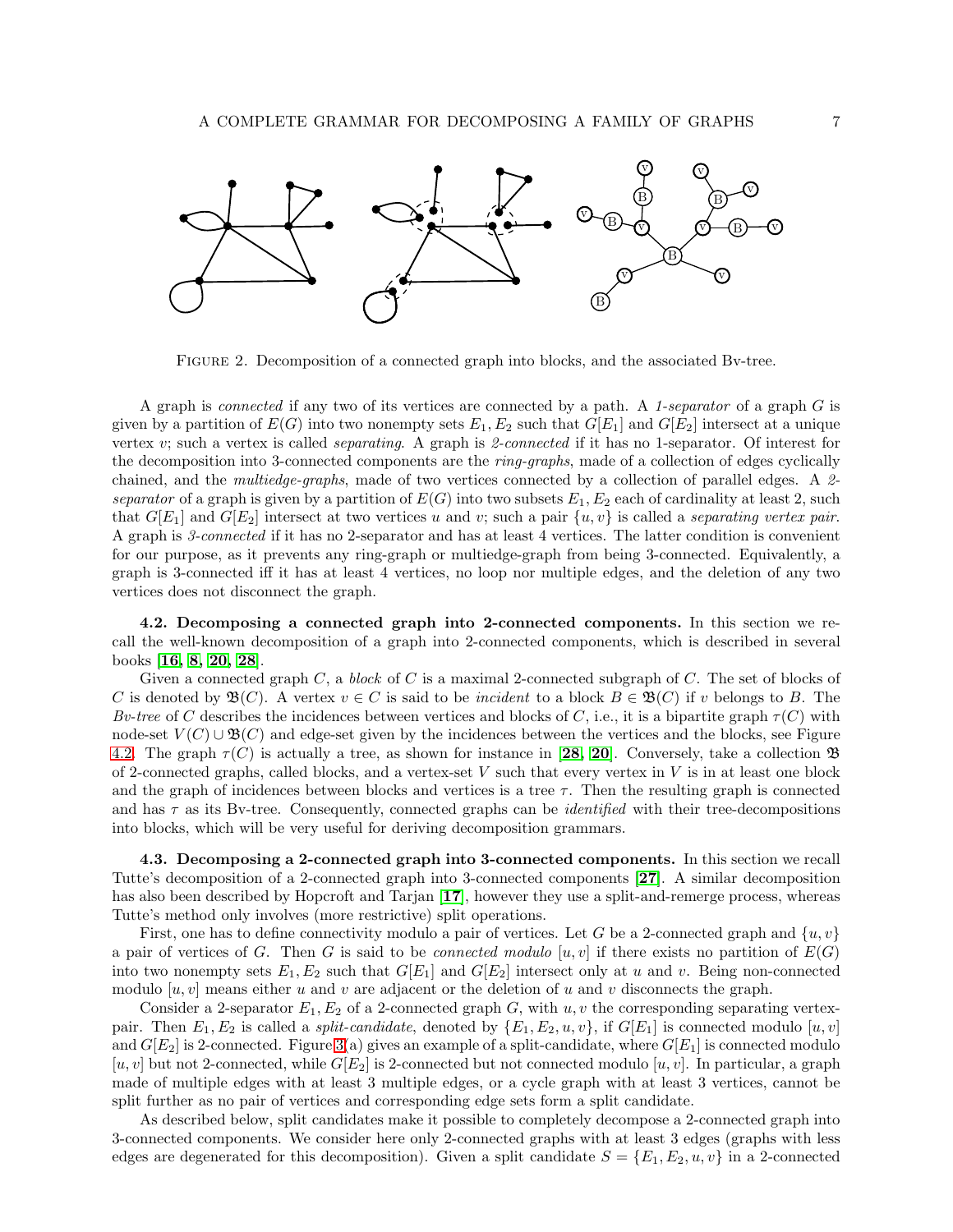

<span id="page-7-0"></span>Figure 3. (a) Example of a split candidate. (b) Splitting the edge set. (c) Splitting a graph along a virtual edge.



<span id="page-7-1"></span>FIGURE 4. (a) A 2-connected graph. (b) The split operation. (c) Resulting brick structure (c) The associated RMT-tree. (d) The associated restricted RMT-tree if the graph is pointed at v.

graph G with at least 3 edges (see Figure [3\(](#page-7-0)b)), the corresponding *split operation* is defined as follows (see Figure [3\(](#page-7-0)b)-(c)): (i) an edge e, called a *virtual edge*, is added between u and v, (ii) the graph  $G[E_1]$  is separated from the graph  $G[E_2]$  by cutting along the edge e. Such a split operation yields two graphs  $G_1$ and  $G_2$ , see Figure [3\(](#page-7-0)d), which correspond respectively to  $G[E_1]$  and  $G[E_2]$  together with e as a real edge. The graphs  $G_1$  and  $G_2$  are said to be *matched* by the virtual edge e. It is easily checked that  $G_1$  and  $G_2$  are 2-connected. The splitting process can be repeated until no split candidate remains left.

As shown by Tutte, the structure resulting from the split operations is independent of the order in which they are performed. It is a collection of graphs, called the *bricks* of G, which are articulated around virtual edges, see Figure [4\(](#page-7-1)b). By definition of the decomposition, each brick has no split candidate; Tutte has shown that such graphs are either multiedge-graphs (M-bricks) or ring-graphs (R-bricks), or 3-connected graphs with at least 4 vertices (T-bricks).

The *RMT-tree* of G is the graph  $\tau(G)$  whose nodes are the bricks of G and whose edges correspond to the virtual edges of G (each virtual edge matches two bricks), see Figure [4.](#page-7-1) The graph  $\tau(G)$  is indeed a tree, as shown in [[28](#page-25-1)]. By maximality of the decomposition, it is easily checked that  $\tau(G)$  has no two R-bricks adjacent nor two M-bricks adjacent. This is due to the definition of a split candidate, which does not include cycles or multiedges with at least three edges.

Call a *brick-graph* a graph that is either a ring-graph or a multi-edge graph or a 3-connected graph, with again the letter-triple  $\{R, M, T\}$  to refer to the type of the brick. The inverse process of the split decomposition consists in taking a collection of brick-graphs and a collection of edges, called virtual edges, so that each virtual edge belongs to two bricks, and so that the graph  $\tau$  with vertex-set the bricks and edge-set the virtual edges (each virtual edge matches two bricks) is a tree avoiding two R-bricks or two M-bricks being adjacent. Then the resulting graph, obtained by matching the bricks along virtual edges and then erasing the virtual edges, is a 2-connected graph that has  $\tau$  as its RMT-tree. Hence, 2-connected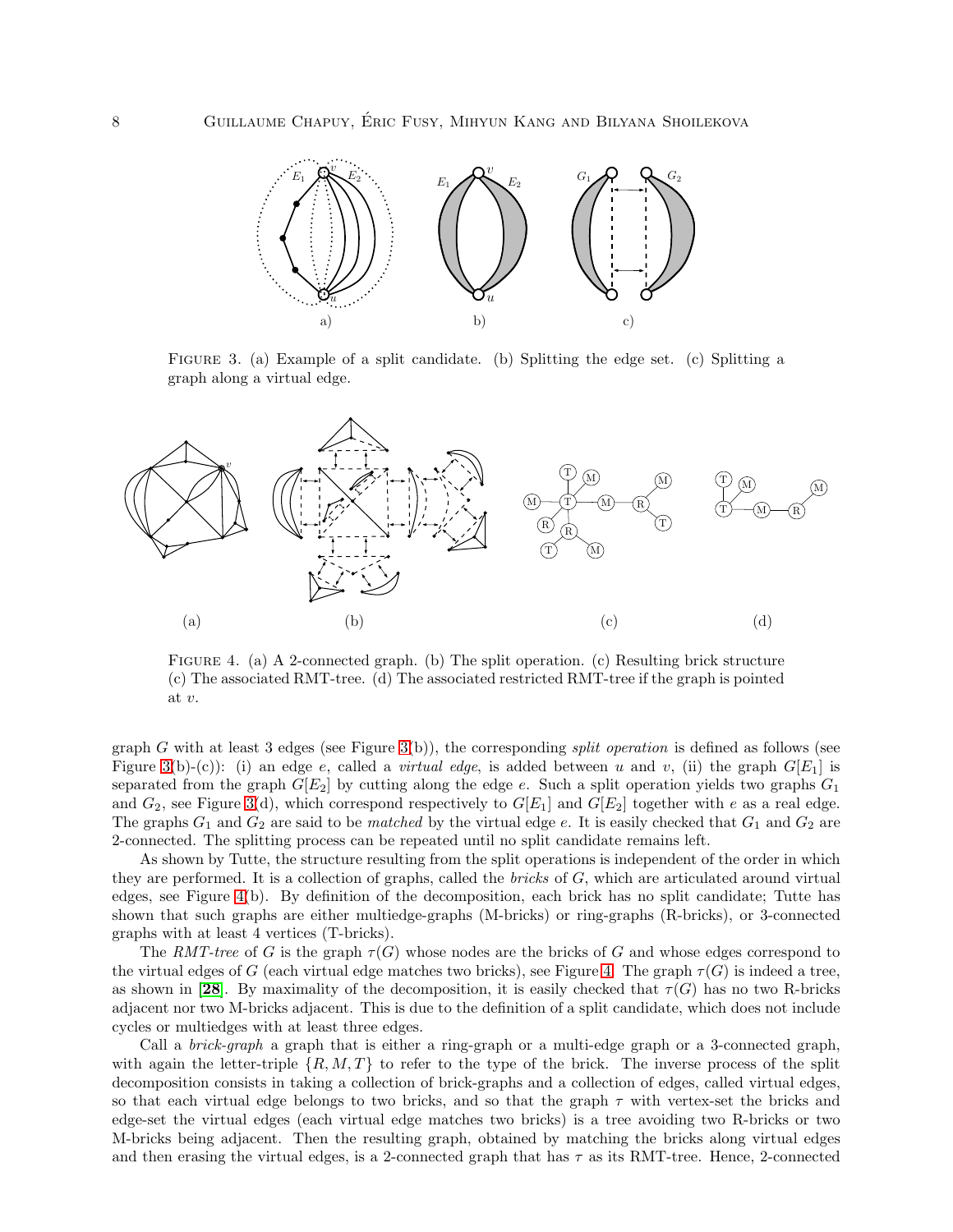graphs with at least 3 edges can be identified with their RMT-tree, which again will be useful for writting down a decomposition grammar.

<span id="page-8-1"></span>**4.4. Restricted RMT-trees.** The grammar to be written in Section [5](#page-8-0) requires to decompose not only unrooted 2-connected graphs, but also *vertex-pointed* 2-connected graphs. It turns out that these vertexpointed 2-connected graphs are much more convenient to decompose using a subtree of the RMT-tree, which we introduce here under the terminology of restricted RMT-tree (to our knowledge, these trees have not been considered before).

The *restricted RMT-tree* of a 2-connected graph  $G$  (with at least 3 edges) rooted at a vertex  $v$ , is defined as the subgraph  $\tau'(G)$  of the RMT-tree  $\tau(G)$  induced by the bricks containing v and by the edges of  $\tau(G)$ connecting two such bricks.

Lemma 4.1. *The restricted RMT-tree of a vertex-pointed 2-connected graph with at least 3 edges is a tree.*

**PROOF.** Let G be a vertex-pointed 2-connected graph with at least 3 edges. Let  $\tau(G)$  be the RMT-tree of G and  $\tau'(G)$  be the restricted RMT-tree of G. The pointed vertex is denoted by v. As  $\tau'(G)$  is a subgraph of the tree  $\tau(G)$ , it is enough to show that  $\tau'(G)$  is connected for it to be a tree. Recall that a virtual edge e corresponds to splitting G into two graphs  $G_1 = G[E_1] + e$  and  $G_2 = G[E_2] + e$ , where  $E_1, E_2$  is a 2-separator of G. The two subtrees  $T_1$  and  $T_2$  attached at each extremity of the virtual edge correspond to the split-decomposition of  $G_1$  and  $G_2$ , respectively. Hence, the pointed vertex v, if not incident to the virtual edge e, is either a vertex of  $G_1 \backslash e$  or is a vertex of  $G_2 \backslash e$ . In the first (second) case,  $\tau'(G)$  is contained in  $T_1$ (T<sub>2</sub>, respectively). Hence, if an edge of  $\tau(G)$  is not in  $\tau'(G)$ , then  $\tau'(G)$  does not overlap simultaneously with the two subtrees attached at each extremity of that edge. This property ensures that  $\tau'(G)$  is connected.  $\Box$ 

Having proved that the restricted RMT-tree is indeed a tree and not a forest, we will be able to use Theorem [3.1](#page-5-3) to write a decomposition grammar for the class of vertex-pointed 2-connected graphs (in Section [5\)](#page-8-0). The restricted RMT-tree turns out to be much better adapted for this purpose than the RMT-tree.

#### 5. Decomposition Grammar

<span id="page-8-0"></span>In this section we translate Tutte's decomposition into an explicit grammar. Thanks to this grammar, counting a family of graphs reduces to counting the 3-connected subfamily, which turns out to be a fruitful strategy in many cases, in particular for planar graphs (see Section [7\)](#page-15-0).

Given a graph family  $G$ , our grammar corresponds at the first level to the connected components, at the second level to the decomposition of a connected graph into 2-connected blocks, and at the third level to the decomposition of a 2-connected graph into 3-connected components. The first level is classic, the second level already makes use of the dissymmetry theorem, it is implicit in the work of Robinson [[23](#page-24-18)], and appears in the work by Leroux  $[18, 2]$  $[18, 2]$  $[18, 2]$  $[18, 2]$ . The third level is new (though Leroux et al  $[13]$  $[13]$  $[13]$  have recently independently derived general equation systems relating the series of 2-connected graphs and 3-connected graphs of a given class). As we will see, it makes an even more extensive use of the dissymmetry theorem than the second level.

We define the following subfamilies of  $\mathcal{G}$ :

- The class  $G_1$  is the subfamily of graphs in G that are connected and have at least one vertex.
- The class  $\mathcal{G}_2$  is the subfamily of graphs in  $\mathcal G$  that are 2-connected and have at least two vertices (multiple edges are allowed, the smallest possible such graph is the link-graph that has two vertices connected by one edge).
- The class  $\mathcal{G}_3$  is the subfamily of graphs in G that are 3-connected and have at least four vertices (the smallest possible such graph is the tetrahedron).

A class G of graphs is said to be *stable under Tutte's decomposition* if it satisfies the following property:

"any graph G is in  $\mathcal G$  iff all 3-connected components of G are in  $\mathcal G$ ".

Notice that a class of graphs stable under Tutte's decomposition satisfies the following properties:

- a graph G is in G iff all its connected components are in  $\mathcal{G}_1$ ,
- a graph G is in  $\mathcal{G}_1$  iff all its 2-connected components are in  $\mathcal{G}_2$ ,
- a graph G is in  $\mathcal{G}_2$  iff all its 3-connected components are in  $\mathcal{G}_3$ .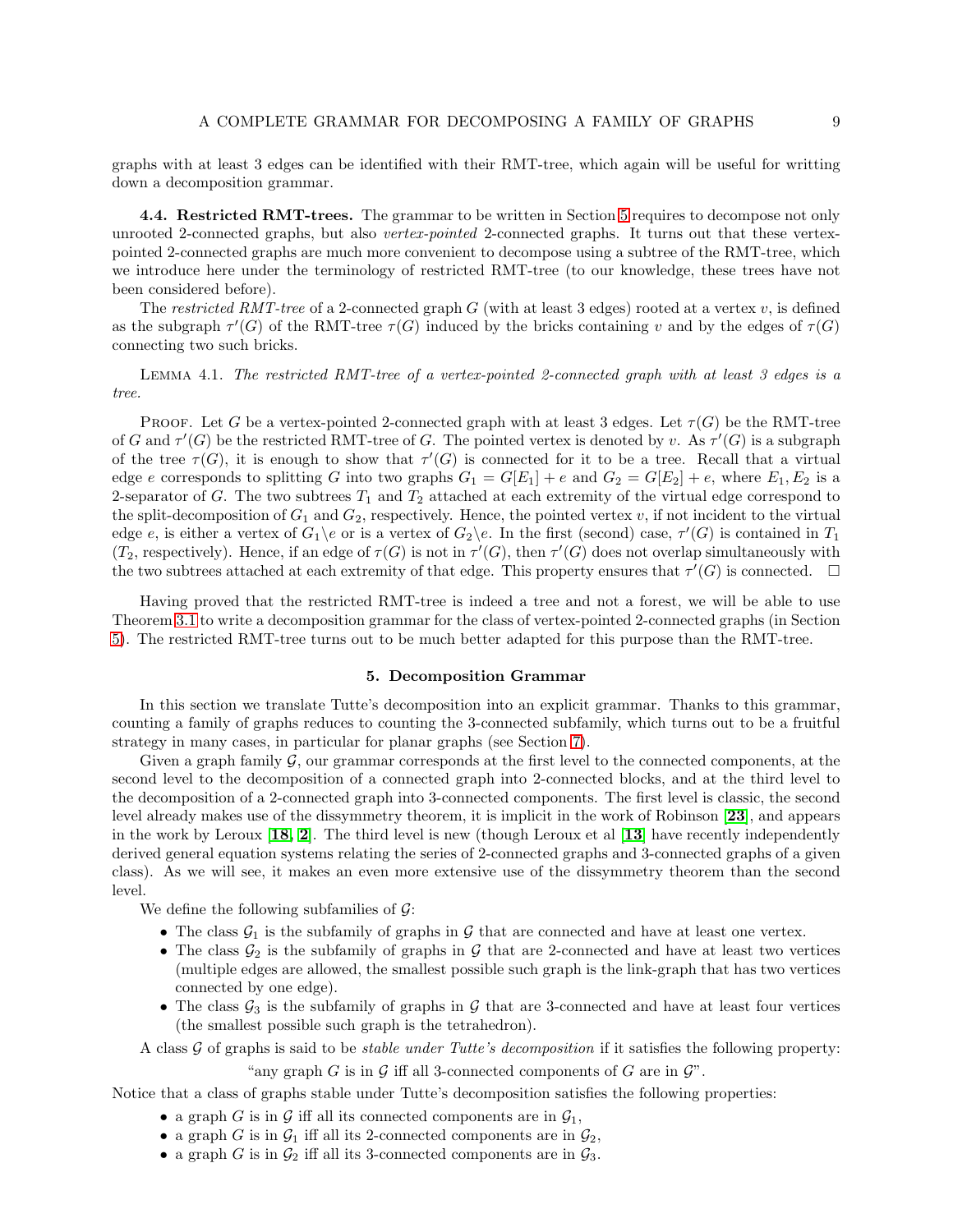5.1. General from connected graphs. The first level of the grammar is classic. A graph is simply the collection of its connected components, which translates to:

<span id="page-9-0"></span>(6) G = Set(G1).

5.2. Connected from 2-connected graphs. In order to write down the second level, i.e., decompose the connected class  $\mathcal{C} := \mathcal{G}_1$ , we define the following classes:  $\mathcal{C}_B$  is the class of graphs in  $\mathcal{G}_1$  with a distinguished block,  $C_v$  is the class of graphs in  $\mathcal{G}_1$  with a distinguished vertex, and  $C_{Bv}$  is the class of graphs in  $\mathcal{G}_1$  with a distinguished incidence block-vertex. In other words,  $\mathcal{C}_B$ ,  $\mathcal{C}_v$ , and  $\mathcal{C}_{Bv}$  correspond to graphs in  $\mathcal{G}_1$  where one distinguishes in the associated Bv-tree, respectively, a v-node, a B-node, and an edge. The generalized dissymmetry theorem yields the following relation between  $C = G_1$  and the auxiliary rooted classes:

<span id="page-9-1"></span>
$$
\mathcal{C}+\mathcal{C}_{Bv}=\mathcal{C}_v+\mathcal{C}_B.
$$

which can be rewritten as

$$
C = C_v + C_B - C_{Bv}.
$$

Clearly the class C' is related to  $C_v$  by  $C_v = v * C'$ . To decompose C' we observe that the pointed vertex gives a starting point for a recursive decomposition. Precisely, from the block decomposition, any vertex-pointed connected graph is obtained as follows: take a collection of vertex-pointed 2-connected graphs attached together at their marked vertices, and attach a vertex-pointed connected graph at each non-pointed vertex of these 2-connected graphs. (Clearly the 2-connected graphs correspond to the blocks incident to the pointed vertex in the resulting graph.)

This recursive decomposition translates to the equation

(8) 
$$
\mathcal{C}' = \operatorname{Set}(\mathcal{G}'_2 \circ_v \mathcal{C}').
$$

Similarly, each graph in  $\mathcal{C}_B$  is obtained in a unique way by taking a block in  $\mathcal{G}_2$  and attaching at each vertex of the block a vertex-pointed connected graph in  $\mathcal{C}',$  which yields

$$
C_B = \mathcal{G}_2 \circ_v \mathcal{C}'.
$$

Finally, each graph in  $\mathcal{C}_{Bv}$  is obtained from a vertex-pointed block in  $\mathcal{G}_2$  by attaching at each vertex of the block —even the root vertex— a vertex-pointed connected graph, which yields

$$
C_{Bv} = (v * \mathcal{G}_2') \circ_v C'
$$

The grammar to decompose a class of connected graphs into 2-connected components results from the concatenation of Equations  $(7)$ ,  $(8)$ ,  $(9)$ , and  $(10)$ .

<span id="page-9-7"></span><span id="page-9-4"></span><span id="page-9-3"></span><span id="page-9-2"></span>.

A similar grammar is given in the book of Bergeron, Labelle and Leroux [[2](#page-24-12)]. Notice that there are two terminal classes in this grammar: the class  $\mathcal{G}_2$  and the class  $\mathcal{G}_2'$ .

5.3. 2-Connected from 3-connected graphs. We now describe a decomposition grammar for  $\mathcal{G}_2$ . Again we have to define auxiliary classes that correspond to the different ways to distinguish a node or an edge in the RMT-tree. Let  $\beta$  be the class of graphs in  $\mathcal{G}_2$  with at least 3 edges (i.e., those whose RMT-tree is not empty). By the stability condition of G, the link-graph  $\ell_1$  and the double-link graph  $\ell_2$  are in  $\mathcal{G}_2$ , hence

$$
G_2 = \ell_1 + \ell_2 + \mathcal{B}.
$$

Next we decompose B using the RMT-tree. Let  $\mathcal{B} \circ (\mathcal{B}_{\circ} \circ \mathcal{B}_{\circ} \circ \circ)$  be the class of graphs in B such that the RMT-tree carries a distinguished node (edge, directed edge, resp.). Theorem [3.1](#page-5-3) yields

<span id="page-9-5"></span>(12) 
$$
\mathcal{B} = \mathcal{B}_{\circ} + \mathcal{B}_{\circ - \circ} - \mathcal{B}_{\circ \to \circ}.
$$

The class  $\mathcal{B}_{\rm o}$  is naturally partitioned into 3 classes  $\mathcal{B}_R$ ,  $\mathcal{B}_M$ , and  $\mathcal{B}_T$ , depending on the type of the distinguished node (R-node, M-node, or T-node). Similarly, the class  $\mathcal{B}_{\sigma-\sigma}$  is partitioned into 4 classes  $\mathcal{B}_{R-M}$ ,  $\mathcal{B}_{R-T}$ ,  $\mathcal{B}_{M-T}$ , and  $\mathcal{B}_{T-T}$  (recall that a RMT-tree has no two adjacent R-bricks nor two adjacent M-bricks); and  $\mathcal{B}_{\circ\to\circ}$  is partitioned into 7 classes  $\mathcal{B}_{R\to M}$ ,  $\mathcal{B}_{M\to R}$ ,  $\mathcal{B}_{R\to T}$ ,  $\mathcal{B}_{T\to R}$ ,  $\mathcal{B}_{M\to T}$ ,  $\mathcal{B}_{T\to M}$ , and  $\mathcal{B}_{T\to T}$ . Notice that  $\mathcal{B}_{R\to M}\simeq\mathcal{B}_{M\to R}\simeq\mathcal{B}_{R\to M}\simeq\mathcal{B}_{T\to R}\simeq\mathcal{B}_{R\to T}$ , and  $\mathcal{B}_{M\to T}\simeq\mathcal{B}_{T\to M}\simeq\mathcal{B}_{M\to T}$ . Hence Equation [\(12\)](#page-9-5) is rewritten as

<span id="page-9-6"></span>(13) 
$$
\mathcal{B} = \mathcal{B}_R + \mathcal{B}_M + \mathcal{B}_T - \mathcal{B}_{R-M} - \mathcal{B}_{R-T} - \mathcal{B}_{M-T} - \mathcal{B}_{T\rightarrow T} + \mathcal{B}_{T-T}.
$$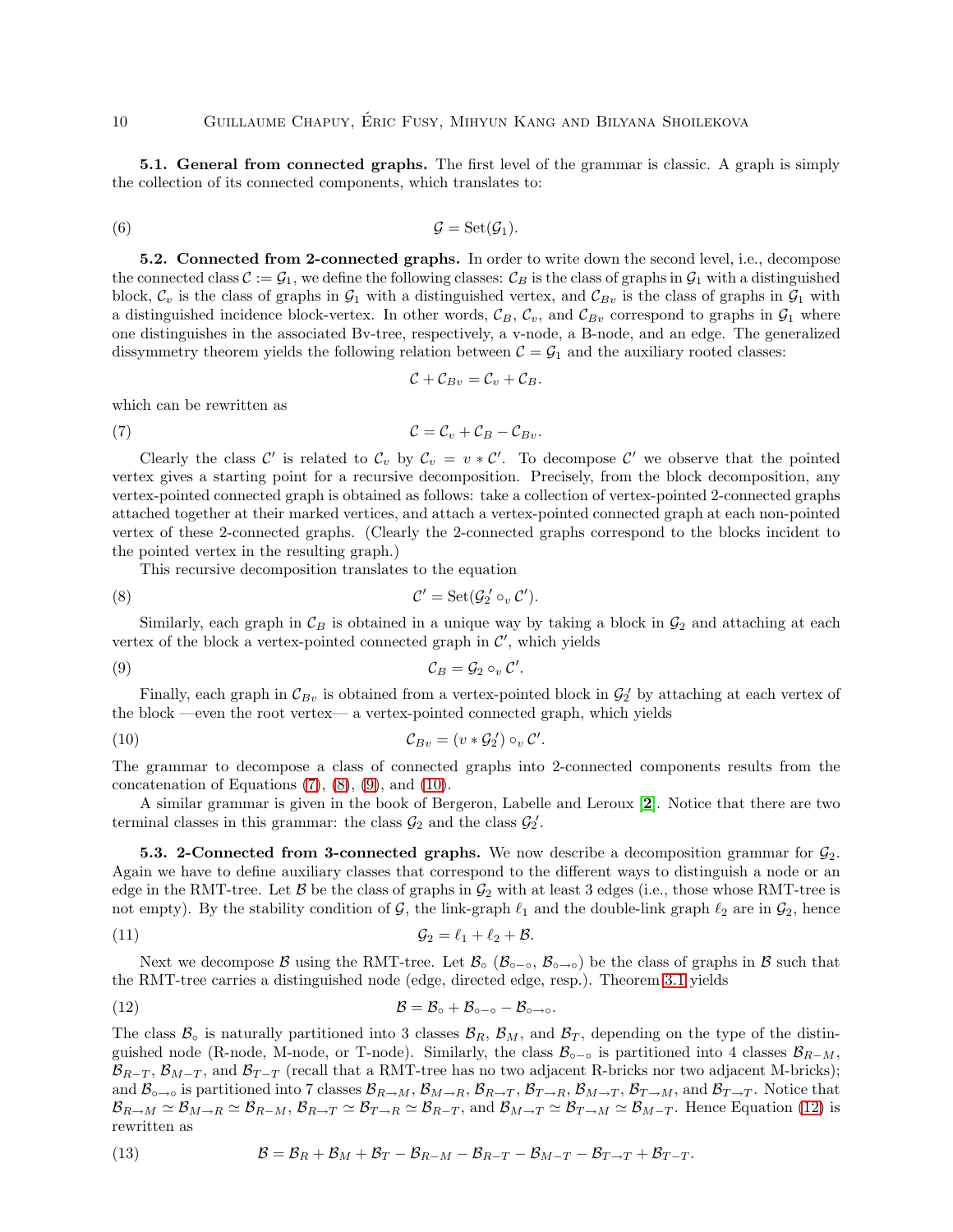5.3.1. *Networks.* In order to decompose the classes on the right-hand-side of Equation [\(13\)](#page-9-6), we first have to decompose the class of rooted 2-connected graphs in  $\mathcal{G}$ , more precisely we need to specify a grammar for a class of objects closely related to  $\overrightarrow{\mathcal{G}_2}$ , which are called networks. A network is defined as a connected graph arising from a graph in  $\vec{G}_2$  by deleting the root-edge; the origin and end of the root-edge are respectively called the 0-pole and the  $\infty$ -pole of the network. The associated class is classically denoted by  $\mathcal D$  in the literature [[29](#page-25-5)]. Observe that the only rooted 2-connected graph disconnected by root-edge deletion is the rooted link-graph. Hence

<span id="page-10-1"></span><span id="page-10-0"></span>
$$
\overrightarrow{\mathcal{G}_2}=1+\mathcal{D},
$$

where the rooted link-graph has weight 1 instead of e because, in a rooted class, the rooted edge is considered as unlabelled, i.e., is not counted in the size parameters. (We will see in Section [5.4](#page-11-0) that the link between  $\mathcal{D}$  and  $\overrightarrow{\mathcal{G}_2}$  is a bit more complicated if multiple edges are forbidden.)

As discovered by Tracktenbrot [[26](#page-25-6)] a few year's before Tutte's book appeared, the class of networks with at least 2 edges (recall that the root-edge has been deleted) is naturally partitioned into 3 subclasses:  $S$  for *series networks*, P for *parallel networks*, and H for *polyhedral networks*:

(14) 
$$
\mathcal{D} = e + \mathcal{S} + \mathcal{P} + \mathcal{H}.
$$

With our terminology of RMT-tree, the three situations correspond to the root-edge belonging to a R-brick, M-brick, or a T-brick, respectively. In a similar way as for the class  $G_1'$  in Section [5.2,](#page-9-0) the root-edge gives a starting point for a recursive decomposition. Clearly, as there is no edge R-R in the RMT-tree, each series network is obtained as a collection of at least 2 non-series networks connected as a chain (the ∞-pole of a network is identified with the 0-pole of the following network in the chain):

(15) 
$$
S = (\mathcal{D} - \mathcal{S}) * v * \mathcal{D}.
$$

Similarly, as there is no edge M-M in the RMT-tree, each parallel-network is obtained as a collection of at least 2 non-parallel networks sharing the same 0- and  $\infty$ -poles:

<span id="page-10-2"></span>(16) 
$$
\mathcal{P} = \text{Set}_{\geq 2}(\mathcal{D} - \mathcal{P}).
$$

Finally, each polyhedral network is obtained as a rooted 3-connected graph where each non-root edge is substituted by a network, which yields:

<span id="page-10-3"></span>(17) 
$$
\mathcal{H} = \overrightarrow{\mathcal{G}_3} \circ_e \mathcal{D}.
$$

The resulting decomposition grammar for  $D$  is obtained as the concatenation of Equations [\(14\)](#page-10-0), [\(15\)](#page-10-1), [\(16\)](#page-10-2), and [\(17\)](#page-10-3). This decomposition grammar has been known since Walsh [[29](#page-25-5)]. Notice that the only terminal class is the 3-connected class  $\mathcal{G}_3$ .

5.3.2. *Unrooted 2-connected graphs.* We can now specify the decompositions of the families on the right-hand-side of [\(13\)](#page-9-6). Recall that  $R$  is the class of ring-graphs (polygons) and  $M$  is the class of multiedge graphs with at least 3 edges. Given a graph in  $\mathcal{B}_R$ , each edge e of the distinguished R-brick is either a real edge or a virtual edge; in the latter case the graph attached on the other side of e (i.e., the side not incident to the rooted R-brick) is naturally rooted at e; it is thus identified with a network (upon choosing an orientation of e), precisely it is a non-series network, as there are no two R-bricks adjacent. Hence

(18) 
$$
\mathcal{B}_R = \mathcal{R} \circ_e (\mathcal{D} - \mathcal{S}).
$$

Similarly we obtain

(19) 
$$
\mathcal{B}_M = \mathcal{M} \circ_e (\mathcal{D} - \mathcal{P}),
$$

and

(20) B<sup>T</sup> = G<sup>3</sup> ◦<sup>e</sup> D.

Next we decompose 2-connected graphs with a distinguished edge in the RMT-tree. Consider the class  $\mathcal{B}_{R-M}$ . The distinguished edge of the RMT-tree corresponds to a virtual edge  $\{u, v\}$  matching one R-brick and one M-brick, such that the two bricks are attached at  $\{u, v\}$ . Upon fixing an orientation of the virtual edge  $\{u, v\}$ , there is a parallel-network on one side of  $\{u, v\}$  and a series-network on the other side. Notice that such a construction has to be considered up to orienting  $\{u, v\}$ , i.e., up to exchanging the two poles u and v (notation  $\sqrt{\bullet} \leftrightarrows \bullet$ ). We obtain

(21) 
$$
\mathcal{B}_{R-M} = (\mathcal{S} * \mathcal{P})/\bullet \leftrightarrows \bullet.
$$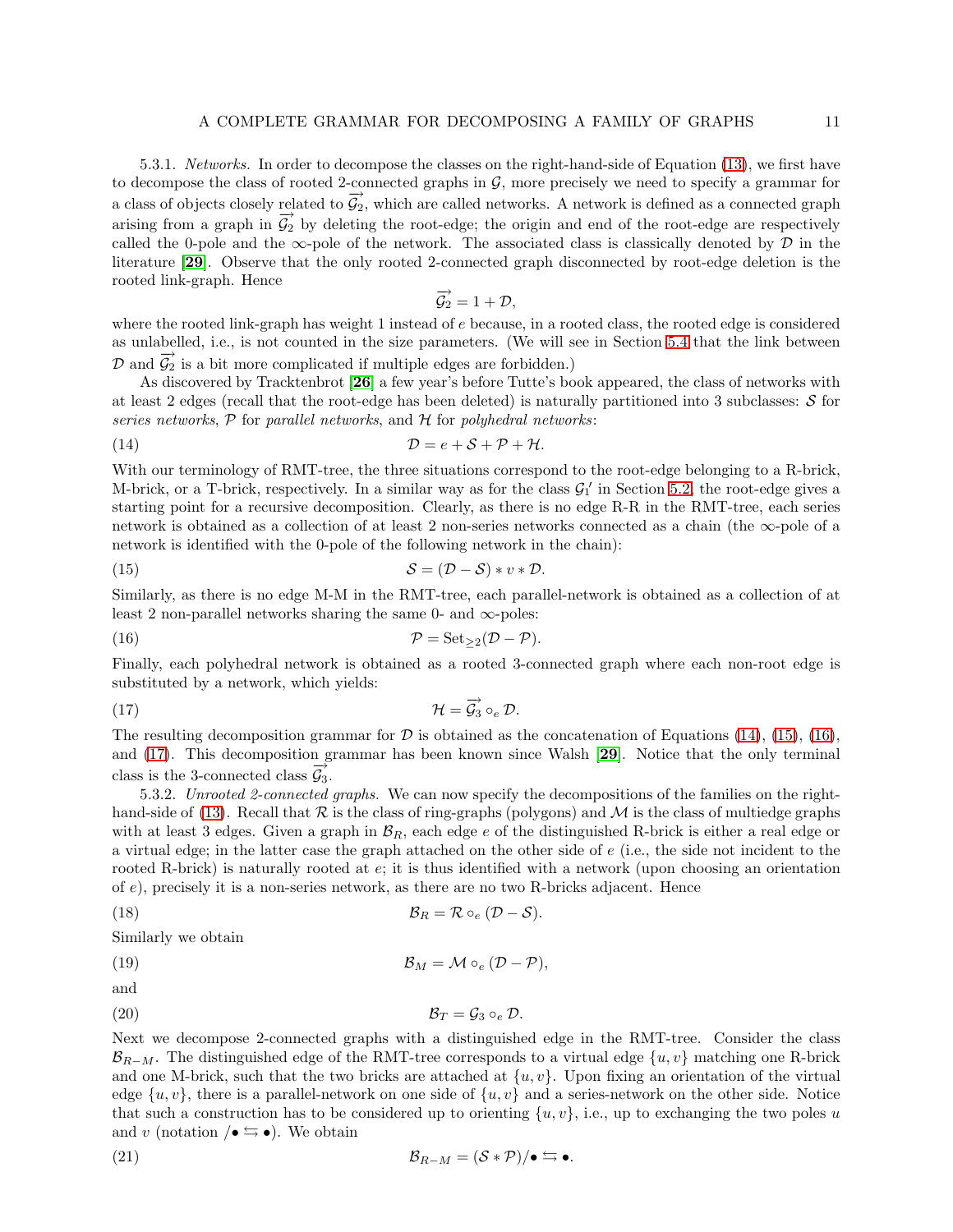Similarly

$$
\mathcal{B}_{M-T} = (\mathcal{P} * \mathcal{H})/\bullet \leftrightarrows \bullet, \ \ \mathcal{B}_{R-T} = (\mathcal{S} * \mathcal{H})/\bullet \leftrightarrows \bullet, \ \ \mathcal{B}_{T \to T} = (\mathcal{H} * \mathcal{H})/\bullet \leftrightarrows \bullet, \ \ \mathcal{B}_{T-T} = (\mathcal{H} * \mathcal{H})/(\bullet \leftrightarrows \bullet, H \leftrightarrows H),
$$

where the last notation means "up to orienting the distinguished virtual edge and up to exchanging the components on each side of the virtual edge".

<span id="page-11-1"></span>5.3.3. *Vertex-pointed 2-connected graphs.* Now we decompose the class  $\mathcal{G}'_2$  of vertex-pointed 2-connected graphs (recall that  $\mathcal{G}'_2$  is, with  $\mathcal{G}_2$ , one of the two terminal classes in the decomposition grammar for connected graphs into 2-connected components). We proceed in a similar way as for  $\mathcal{G}_2$ , with the important difference that we use the restricted RMT-tree instead of the RMT-tree. Observe that the class of graphs in  $\mathcal{G}'_2$  with at least 3 edges (those whose RMT-tree is not empty) is the derived class  $V := \mathcal{B}'$ . In addition, by deriving the identity [\(11\)](#page-9-7), we get

(22) 
$$
\mathcal{G}'_2 = \ell'_1 + \ell'_2 + \mathcal{V} = v * e + v * e^2 + \mathcal{V}.
$$

We denote by  $\mathcal{V}_o$  ( $\mathcal{V}_{o-o}$ ,  $\mathcal{V}_{o\rightarrow o}$ ) the classes of graphs in  $\mathcal{G}_2$  where the associated restricted RMT-tree carries a distinguished node (edge, oriented edge, resp.). The generalized dissymmetry theorem yields

$$
(23) \t\t\t\t V = V_o + V_{o-o} - V_{o\to o}.
$$

Notice that  $V_0 \neq (\mathcal{B}_0)'$ ,  $V_{0-0} \neq (\mathcal{B}_{0-0})'$ , and  $V_{0\to 0} \neq (\mathcal{B}_{0\to 0})'$ , due to the fact that the associated tree is not the same for  $V = B'$  and for B (actually, taking the derivative of the grammar for B would produce a much more complicated grammar for  $\mathcal{B}'$  than the one we will obtain using the restricted RMT-tree). We partition the classes  $\mathcal{V}_o$ ,  $\mathcal{V}_{o-o}$ , and  $\mathcal{V}_{o-o}$  according to the type of the bricks incident to the root, and proceed with a decomposition in each case; the arguments are very similar as for the decomposition of  $\mathcal{G}_2$ . Take the example of  $V_T$ . Since the pointed vertex of the graph is incident to the marked T-brick (this is where it is very nice to consider the restricted RMT-tree instead of the RMT-tree), we have

$$
\mathcal{V}_T = \mathcal{G}'_3 \circ_e \mathcal{D},
$$

to be compared with  $\mathcal{B}_T = \mathcal{G}_3 \circ_e \mathcal{D}$ . Similarly we obtain

$$
\mathcal{V}_R = \mathcal{R}' \circ_e (\mathcal{D} - \mathcal{S}), \qquad \mathcal{V}_M = \mathcal{M}' \circ_e (\mathcal{D} - \mathcal{P}) = v * \text{Set}_{\geq 3}(\mathcal{D} - \mathcal{P}),
$$
  

$$
\mathcal{V}_{R-M} = v * \mathcal{S} * \mathcal{P}, \qquad \mathcal{V}_{R-T} = v * \mathcal{S} * \mathcal{H}, \qquad \mathcal{V}_{M-T} = v * \mathcal{P} * \mathcal{H},
$$
  

$$
\mathcal{V}_{T \to T} = v * \mathcal{H} * \mathcal{H}, \qquad \mathcal{V}_{T-T} = (v * \mathcal{H} * \mathcal{H}) / H \leftrightarrows H.
$$

To sum up, we have written down a completely explicit grammar to decompose a family of graphs into 3-connected components; the grammar is shown in Figure [5.](#page-12-0) Observe that, except for the easy basic classes v, e,  $\ell_1$ ,  $\ell_2$ ,  $\mathcal{R}$ ,  $\mathcal{M}$ ,  $\mathcal{R}'$ ,  $\mathcal{M}'$ , the only terminal classes are the 3-connected classes  $\mathcal{G}_3$ ,  $\mathcal{G}'_3$ , and  $\overrightarrow{\mathcal{G}_3}$ .

<span id="page-11-0"></span>5.4. Adapting the grammar for families of simple graphs. The grammar has been described for a family  $G$  satisfying the stability condition under Tutte's decomposition, and where multi-edges are allowed. It is actually very easy to adapt the grammar for the corresponding *simple* family of graphs. Call  $\mathcal{G}$  the subfamily of graphs in  $\mathcal{G}$  that have no multiple edges and  $\mathcal{G}_1$ ,  $\mathcal{G}_2$ ,  $\mathcal{G}_3$  the corresponding subfamilies of connected, 2-connected, and 3-connected graphs.

To write down a grammar for  $\mathcal{G}$  we just need to trace where the multiple edges might appear in the decomposition grammar for  $G$ . Clearly a graph is simple iff all its 2-connected components are simple, so we just need to look at the last part of the grammar: 2-connected from 3-connected. Among the two 2 connected graphs with less than 3 edges (the family  $\epsilon$ ), we have to forbid the double-link graph, i.e., we have to take  $\epsilon = v^2 * e$  instead of  $v^2 * (e + e^2)$ . Among the 2-connected graphs with at least 3 edges—those giving rise to a RMT-tree—we have to forbid those where some M-brick has at least 2 components that are edges (indeed all representants of a multiple edge are components of a same M-brick, so we can characterize the absence of multiple edges directly on the RMT-tree). Accordingly we have to change the specifications of the classes involving the decomposition at an M-brick, i.e., the classes  $P$ ,  $\mathcal{B}_M$ , and  $\mathcal{V}_M$ . In each case we have to distinguish if there is one edge component or zero edge-component incident to the M-brick, so there are 2 terms for the decomposition of each these families.

For the class P of parallel networks, we have now  $P = e * \textbf{Set}_{\geq 1}(D - P - e) + \textbf{Set}_{\geq 2}(D - P - e)$  instead of  $\mathcal{P} = \mathbf{Set}_{\geq 2}(\mathcal{D} - \mathcal{P})$ . For the class  $\mathcal{B}_M$ , we have now  $\mathcal{B}_M = e*(\mathcal{M} + e^2) \circ_e (\mathcal{D} - \mathcal{P} - e) + \mathcal{M} \circ_e (\mathcal{D} - \mathcal{P} - e)$  instead of  $\mathcal{B}_M = \mathcal{M} \circ_e (\mathcal{D} - \mathcal{P})$ . And for the class  $\mathcal{V}_M$ , we have now  $\mathcal{V}_M = v*e*\mathbf{Set}_{\geq 2}(\mathcal{D} - \mathcal{P} - e)+v*\mathbf{Set}_{\geq 3}(\mathcal{D} - \mathcal{P} - e)$ instead of  $\mathcal{V}_M = v * \mathbf{Set}_{\geq 3}(\mathcal{D} - \mathcal{P}).$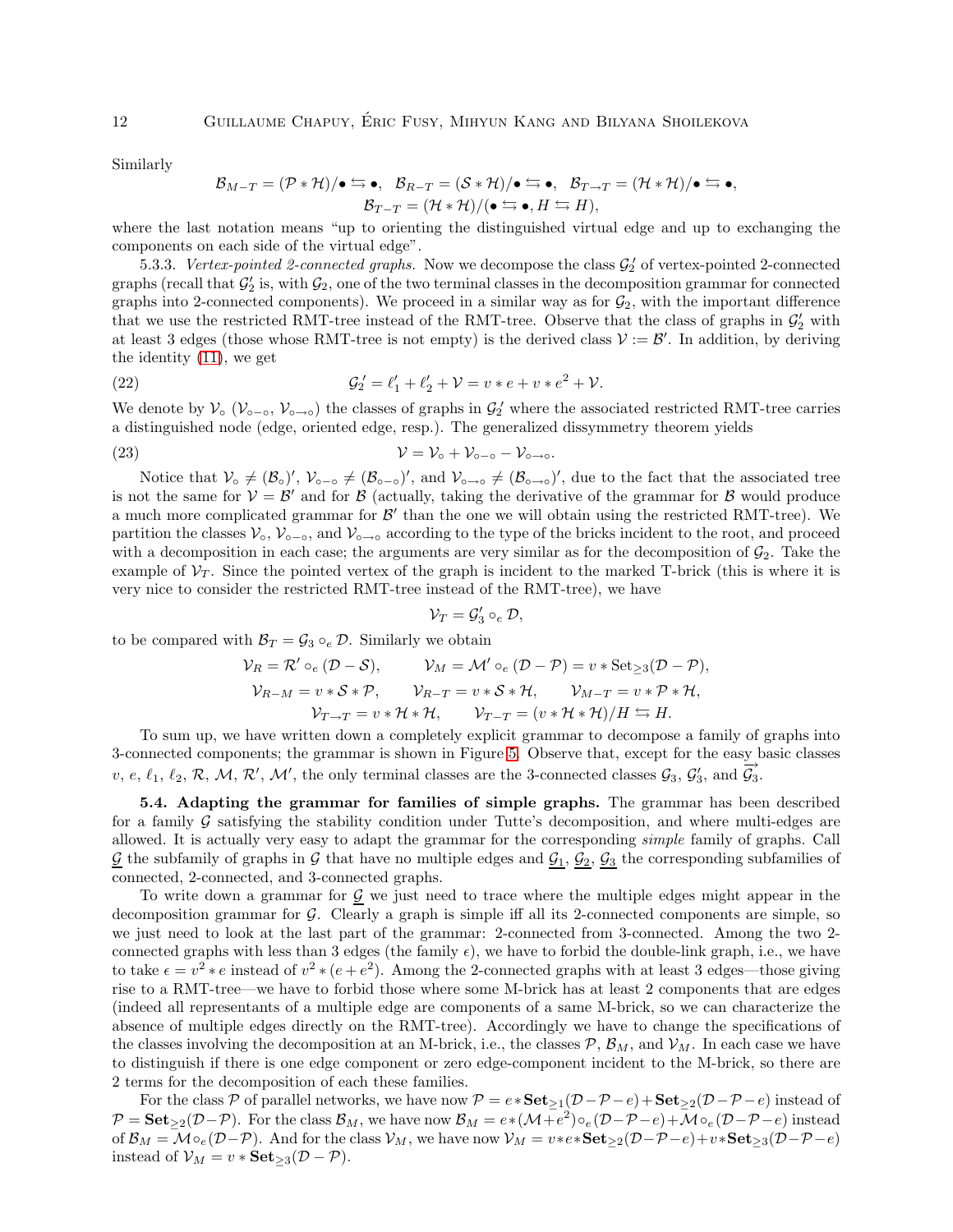(1). General from Connected (folklore).  $\mathcal{G} = \mathbf{Set}(\mathcal{G}_1)$ (2). Connected from 2-Connected (Bergeron, Labelle, Leroux).  $\mathcal{G}_1 = \mathcal{C} = \mathcal{C}_v + \mathcal{C}_B - \mathcal{C}_{Bv}$  [dissymmetry theorem]  $\mathcal{C}_v$  =  $v*\mathcal{C}'$  $\mathcal{C}'=\mathbf{Set}(\mathcal{G}_2'\circ_v\mathcal{C}')$  $\mathcal{C}_B = \mathcal{G}_2 \circ_v \mathcal{C}'$  $\mathcal{C}_{Bv} = (v * \mathcal{G}_2') \circ_v \mathcal{C}'$ (3). 2-Connected from 3-Connected. (i) Networks  $\mathcal{D}=e+\mathcal{S}+\mathcal{P}+\mathcal{H}$  $S = (\mathcal{D} - \mathcal{S}) * v * \mathcal{D}$  $\mathcal{P} = \begin{cases} \textbf{Set}_{\geq 2}(\mathcal{D} - \mathcal{P}), & [\text{Multi-edges allowed}] \\ \text{set} & (\mathcal{D} - \mathcal{D}) + \textbf{Set} & (\mathcal{D} - \mathcal{D}) \end{cases}$  $e * \mathbf{Set}_{\geq 1}(\mathcal{D} - \mathcal{P} - e) + \mathbf{Set}_{\geq 2}(\mathcal{D} - \mathcal{P} - e), \quad \text{[No Multi-edges]}$  $\mathcal{H}=\overrightarrow{\mathcal{G}_{3}}\circ_{e}\mathcal{D}% _{4}$ (ii) Unrooted 2-Connected  $\mathcal{G}_2 = \epsilon + \mathcal{B}, \quad \epsilon = \begin{cases} \ell_1 + \ell_2 & \text{[Multi-edges allowed]} \\ \ell_2 & \text{[NewC]}\end{cases}$  $\ell_1$  [No multi-edges]  $\mathcal{B} = \mathcal{B}_R + \mathcal{B}_M + \mathcal{B}_T - \mathcal{B}_{R-M} - \mathcal{B}_{R-T} - \mathcal{B}_{M-T} - \mathcal{B}_{T\rightarrow T} + \mathcal{B}_{T-T}$  $B_R = \mathcal{R} \circ_e (\mathcal{D} - \mathcal{S})$  $\mathcal{B}_M = \begin{cases} M \circ_e (D - \mathcal{P}), & \text{[Multi-edges allowed]} \\ \circ_e (M + \circ_e^2) \circ (D - \mathcal{P}) & \text{if } M \circ (D - \mathcal{P}) \end{cases}$  $e * (\mathcal{M} + e^2) \circ_e (\mathcal{D} - \mathcal{P} - e) + \mathcal{M} \circ_e (\mathcal{D} - \mathcal{P} - e),$  [No multi-edges]  $\mathcal{B}_T = \mathcal{G}_3 \circ_e \mathcal{D}$  $\mathcal{B}_{R-M} = (v^2 * \mathcal{S} * \mathcal{P})/\bullet \leftrightarrows \bullet,$  [Up to pole exchange, denoted by  $/\bullet \leftrightarrows \bullet$ ]  $\mathcal{B}_{R-T} = (v^2 * \mathcal{S} * \mathcal{H})/\bullet \leftrightarrows \bullet$  $\mathcal{B}_{M-T} = (v^2 \ast \mathcal{P} \ast \mathcal{H})/\bullet \leftrightarrows \bullet$  $\mathcal{B}_{T\to T} = (v^2 * \mathcal{H} * \mathcal{H})/\bullet \leftrightarrows \bullet$  $\mathcal{B}_{T-T} = (v^2 * \mathcal{H} * \mathcal{H})/(\bullet \leftrightarrows \bullet, H \leftrightarrows H),$  [Up to pole and component exchange] (iii) Vertex-pointed 2-Connected  $\mathcal{G}_2' = \epsilon' + \mathcal{B}', \qquad \epsilon' = \begin{cases} \ell'_1 + \ell'_2 = v * (e + e^2) & \text{[Multi-edges allowed]} \\ \ell' & \text{in } \mathbb{Z} \end{cases}$  $\ell'_1 = v * e$  [No multi-edges]  $\mathcal{B}'=\mathcal{V}=\mathcal{V}_R+\mathcal{V}_M+\dot{\mathcal{V}}_T-\mathcal{V}_{R-M}-\mathcal{V}_{R-T}-\mathcal{V}_{M-T}-\mathcal{V}_{T\rightarrow T}+\mathcal{V}_{TT}$  $\mathcal{V}_R = \mathcal{R}' \circ_e (\mathcal{D} - \mathcal{S})$  $V_M = \begin{cases} v * \textbf{Set}_{\geq 3}(\mathcal{D} - \mathcal{P}), & [\text{Multi-edges allowed}] \ v_{\text{rel}} & \textbf{Set}_{\geq 3}(\mathcal{D} - \mathcal{P}) \end{cases}$  $v * e * \mathbf{Set}_{\geq 2}(\mathcal{D} - \mathcal{P} - e) + v * \mathbf{Set}_{\geq 3}(\mathcal{D} - \mathcal{P} - e)$ , [No multi-edges]  $\mathcal{V}_T = \mathcal{G}_3^{\, \prime} \circ_e \mathcal{D}$  $\mathcal{V}_{R-M} = v * \mathcal{S} * \mathcal{P}$  $\mathcal{V}_{R-T} = v * \mathcal{S} * \mathcal{H}$  $\mathcal{V}_{M-T} = v * \mathcal{P} * \mathcal{H}$  $\mathcal{V}_{T\rightarrow T} = v * \mathcal{H} * \mathcal{H}$  $\mathcal{V}_{T-T} = (v * \mathcal{H} * \mathcal{H})/H \leftrightarrows H$ 

<span id="page-12-0"></span>FIGURE 5. The grammar to decompose a graph family  $\mathcal G$  stable under Tutte's decomposition. The non-basic terminal classes of the grammar are the 3-connected classes  $\mathcal{G}_3$ ,  $\mathcal{G}_3'$ ,  $\vec{\mathcal{G}_3}.$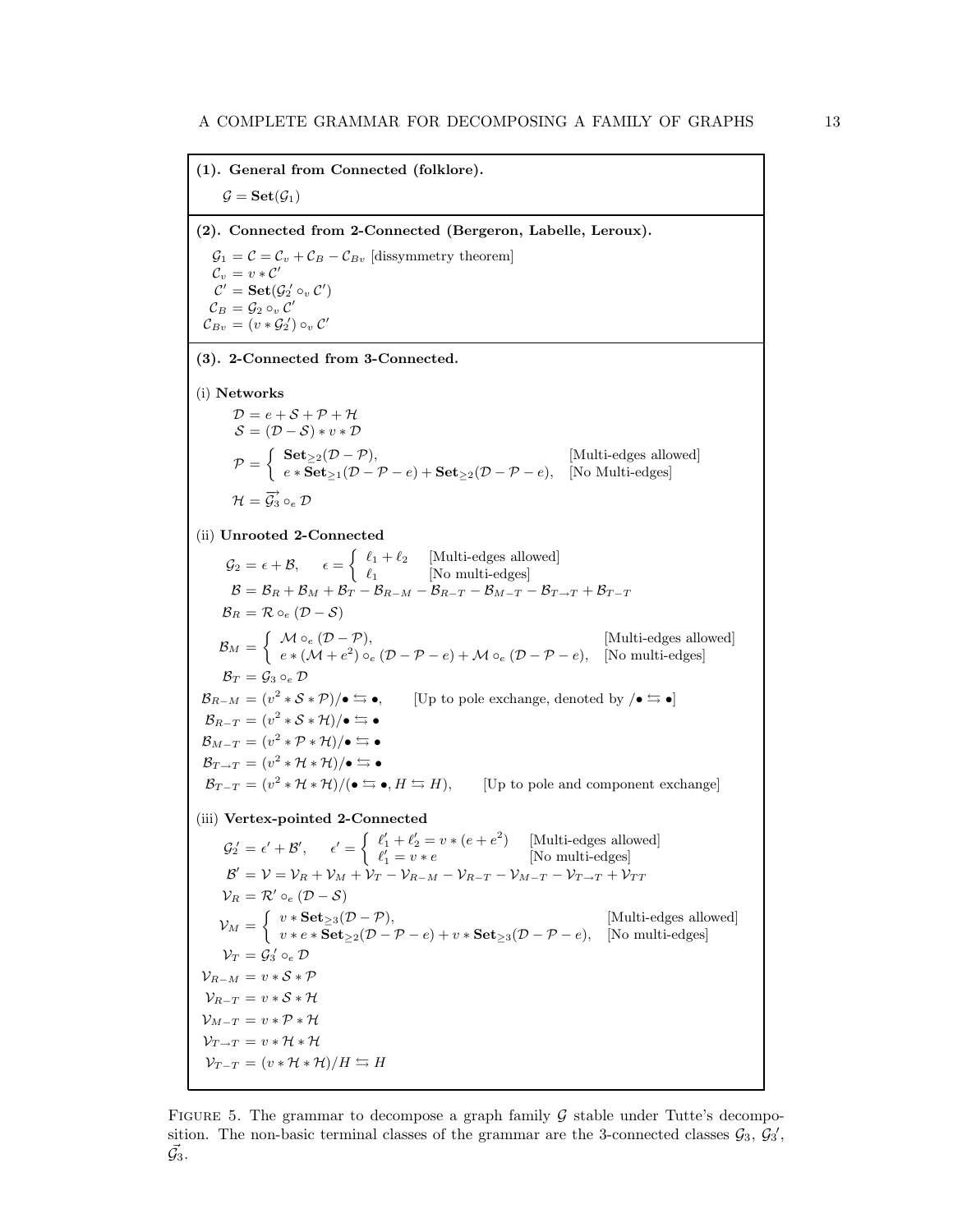## <span id="page-13-0"></span>14 **GUILLAUME CHAPUY, ÉRIC FUSY, MIHYUN KANG AND BILYANA SHOILEKOVA**

### 6. Application: counting a graph family reduces to counting the 3-connected subfamily

We show in this section that our grammar is of interest in view of analysing the singularities of series counting families of graphs in a systematic way. Precisely, we show that finding an (implicit) analytic expression for a series counting a family of graphs (stable under Tutte's decomposition) reduces to finding an analytic expression for the series counting the 3-connected subfamily, a task that is easier in many cases, in particular for planar graphs (see Section [7\)](#page-15-0).

Let us mention that Giménez, Noy, and Rué have recently shown in  $[14]$  $[14]$  $[14]$  that their method (which involves integrations) also makes it possible to have general equation systems relating the series counting a family of graphs and the series counting the 3-connected subfamilies. Hence we do not claim originality here, we only point out that the equation system can be derived automatically from a grammar, without using analytic integrations.

DEFINITION 6.1. *A multivariate series*  $C := C(\mathbf{z})$  —with  $\mathbf{z} = (z_1, \ldots, z_n)$ — is said to be analytically *specified if it is implicitly specified by a system of equations involving the elementary functions*  $z \to 1$ ,  $z \to z_i$  $(with\ 1 \leq i \leq n)$ , log, and exp; the basic operations  $\{+,-,*,/\}$ ; and variable substitutions (compositions). *In other words, there exist series*  $F_1, \ldots, F_m$  *in n variables such that*  $C = F_1$  *and* 

<span id="page-13-1"></span>(24) 
$$
\begin{cases} F_1 = \Psi_1(F_1, ..., F_m), \\ \vdots \\ F_m = \Psi_m(F_1, ..., F_m), \end{cases}
$$

*where each operator*  $\Psi_i$  *is either a rational expression in terms of*  $z_1, \ldots, z_n$ *, or is of the form*  $\log(F_i)$  *or*  $\exp(F_j)$ , or of the form  $F_i(F_{i_1}, \ldots, F_{i_n})$  (composition: each variable is substituted by one of the functions of *the system).*

Analytically specified series are typically amenable to singularity analysis techniques in order to obtain precise asymptotic informations (enumeration, limit laws of parameters). Let us briefly mention how one applies these techniques for a system of equations as defined above. First one has to consider the dependency graph between the  $F_i$ 's, in particular the strongly connected components of that graph. Then one treats the strongly components "from bottom to top", tracing the singularities on the way. In general, singularities are either due to the Jacobian of the system vanishing (for "tree-like" singularities, see the Drmota-Lalley-Woods theorem [[9](#page-24-7)]) or stem from a singularity of a function in a lower strongly connected component. Recently the techniques of singularity analysis have been successfully applied to the class of planar graphs by Giménez and Noy [[15](#page-24-3)], building on earlier results by Bender, Gao, and Wormald [[1](#page-24-0)]. One important difficulty in their work was to actually obtain a system of equations specifying planar graphs without integration operator, since integrations make it difficult to trace the singularities (in particular when several variables are involved).

We prove here that our grammar provides a direct combinatorial way to obtain such a system of equations for planar graphs. In fact the output of our grammar is that, for any class  $\mathcal G$  of graphs (obeying the stability condition), finding an (implicit) expression for the series counting  $G$  reduces to finding an (implicit) expression for the series counting the 3-connected subfamily  $\mathcal{G}_3$ .

<span id="page-13-2"></span>THEOREM 6.1. Let  $\mathcal G$  be a family of graphs satisfying the stability condition (i.e., a graph is in  $\mathcal G$  iff its *3-connected components are also in* G*). Call* G<sup>3</sup> *the 3-connected subfamily of* G*, and denote respectively by*  $G(x, y)$  and  $G_3(x, y)$  the (exponential) counting series for the classes  $\mathcal G$  and  $\mathcal G_3$ , where x marks the vertices and y marks the edges. Assume that  $G_3(x, y)$  is analytically specified. Then  $G(x, y)$  is also analytically specified via the equation-system shown in Figure [6](#page-14-0) and the analytic specification for  $G_3(x, y)$ .

PROOF. The equation-system shown in Figure [6](#page-14-0) only involves standard operations  $\{+,-,*,/\}$ , the functions log, exp, and compositions, so it fits with the framework of analytically specified functions. Notice that the terminal series of the equation system are the series for unrooted, pointed, and rooted 3-connected planar graphs, i.e., are the series (forgetting cosmetic factors)  $G_3$ ,  $\partial_x G_3$ , and  $\partial_y G_3$ . Clearly, if  $G_3$  is analytically specified, then so are  $\partial_x G_3$  and  $\partial_y G_3$ . Indeed, if a series F is specified by an equation system of the form  $(24)$ , then so are the partial derivatives of F, upon taking the partial derivative of the system. (For the sake of illustration, take the univariate series for binary trees:  $B(x) = x + B(x)^2$ . Then the derivative  $B'(x)$  satisfies the system  $\{B'(x) = 1 + 2B'(x)B(x), B(x) = x + B(x)$  $\overline{2}$ .)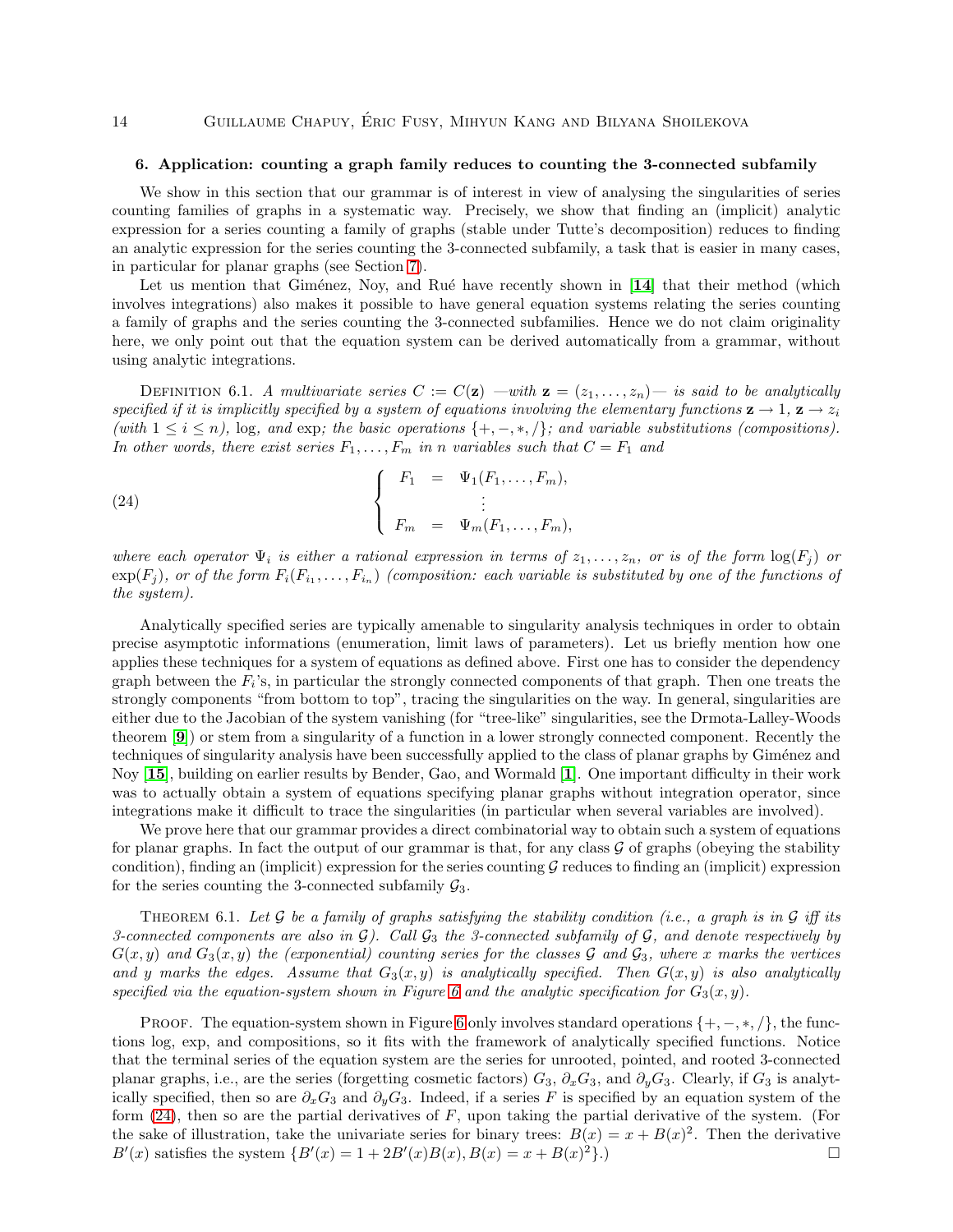

<span id="page-14-0"></span>FIGURE 6. The equation-system to express the series counting a family of graphs in terms of the series counting the 3-connected subfamily (the terminal series are  $G_3(x, w)$ ,  $G'_3(x, w)$ ,  $\vec{G}_3(x, w)$ ) is obtained by translating the grammar shown in Figure [5.](#page-12-0)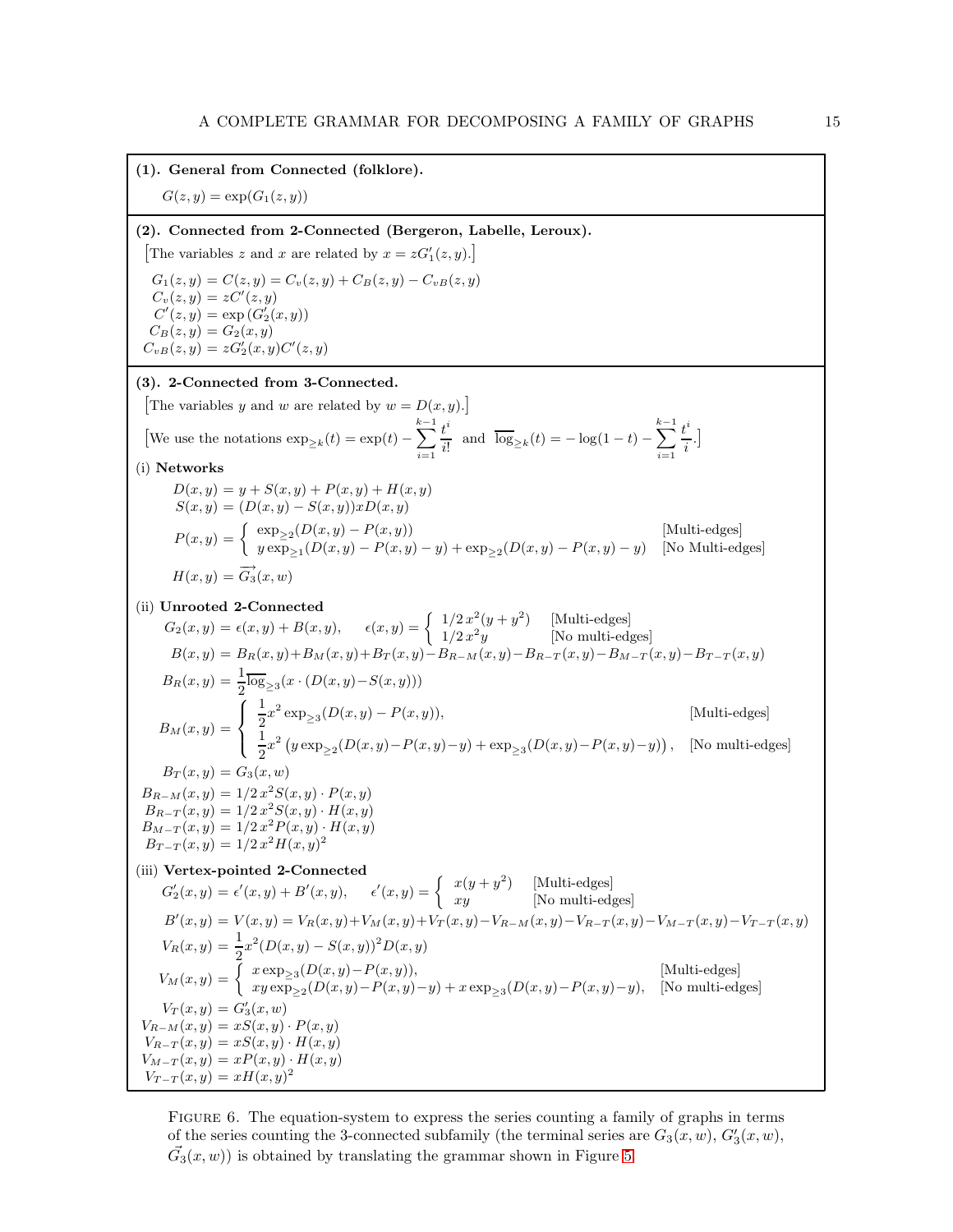### 7. The series counting labelled planar graphs can be specified analytically

<span id="page-15-1"></span><span id="page-15-0"></span>This section is dedicated to proving the following result.

Theorem 7.1. *The series counting labelled planar graphs w.r.t. vertices and edges is analytically specified.*

Theorem [7.1](#page-15-1) has already been proved by Giménez and Noy [[15](#page-24-3)] (as a crucial step to enumerate planar graphs asymptotically). Our contribution is a more straightforward proof of this result, which uses only combinatorial arguments and elementary algebraic manipulations; the main ingredients are our grammar and a bijective construction of planar maps. In this way we avoid the technical integration steps addressed in [[15](#page-24-3)].

Let us give a more precise outline of our proof. At first we take advantage of the grammar; the class of planar graphs satisfies the stability condition (planarity is conserved by taking the 3-connected components), hence proving Theorem [7.1](#page-15-1) reduces (by Theorem [6.1\)](#page-13-2) to finding an analytic specification for the series  $G_3(z, w)$  counting 3-connected planar graphs, which is the task we address from now on.

By a theorem of Whitney [[32](#page-25-7)], 3-connected planar graphs have a unique embedding on the sphere (up to reflection), hence counting 3-connected planar graphs is equivalent to counting 3-connected maps. To solve the latter problem, we combine several tools: firstly Euler's relation makes it possible to reduce the enumeration of 3-connected maps to the enumeration of vertex-pointed 3-connected maps; secondly a bijective construction due to Bouttier et al [[7](#page-24-20)] allows us to count *unrestricted* vertex-pointed maps; finally a suitable adaptation of our grammar used in a top-to-bottom way yields the enumeration of vertex-pointed 3-connected maps, via vertex-pointed 2-connected maps.

7.1. Maps. A *map* is a connected graph embedded on the sphere up to continuous deformation. All maps considered here have at least one edge. Loops and multi-edges are allowed for arbitrary maps. For 2-connected maps, it proves convenient to accept the loop-map in the family, contrary to what we did for graphs. Similarly as for graphs, a map is rooted if one of its edges is marked and oriented, and a map is vertex-pointed if one of its vertices is marked. An important remark is that rooting a map is equivalent to marking one of its corners (indeed there is a one-to-one correspondence between the corners and the half-edges of a map). We use the following notations:

- $\overrightarrow{M}(x, s)$  and  $M'(x, s)$  are the series counting respectively rooted maps and vertex-pointed maps, where x marks the number of vertices minus one (say, the root vertex for  $\overrightarrow{M}$ , the pointed vertex for  $M'$ ), and s marks the number of half-edges. Here vertices are unlabelled and half-edges are labelled (this is enough to avoid any symmetry), hence the series are exponential w.r.t. half-edges and ordinary w.r.t. vertices.
- Similarly,  $\overrightarrow{L}(x, s)$ , and  $L'(x, s)$  are the series counting respectively rooted 2-connected maps and vertex-pointed 2-connected maps, where  $x$  marks the (unlabelled) vertices except one, and  $s$  marks the (labelled) half-edges.
- Finally,  $K(x, w)$   $(\overrightarrow{K}(x, w), K'(x, w))$  are the series counting unrooted (rooted, vertex-pointed, resp.) 3-connected maps with at least 4 vertices. Contrary to maps and 2-connected maps, the conventions are exactly the same as for graphs, i.e., x marks labelled vertices (which carry blue labels) and w marks labelled edges (which carry red labels); the marked vertex is unlabelled for maps counted by  $K'(x, w)$ , and the root-edge and its ends are unlabelled for maps counted by  $\overrightarrow{K}(x,w).$

<span id="page-15-2"></span>7.2. Reduction to counting vertex-pointed 3-connected maps. At first we recall Whitney's theorem: every 3-connected planar graph has a unique embedding on the sphere up to reflection. Let  $K$  be the family of 3-connected maps with at least 4 vertices (similarly as for graphs, the  $n$  vertices carry blue distinct labels in [1..n] and the edges carry red distinct labels in [1..m]), and let  $K(z, w)$  be the associated series. Since a 3-connected map with at least 4 vertices differs from its mirror-image, each planar graph in  $\mathcal{G}_3$  gives rise to exactly 2 maps, which yields

(25) 
$$
G_3(x, w) = \frac{1}{2}K(x, w).
$$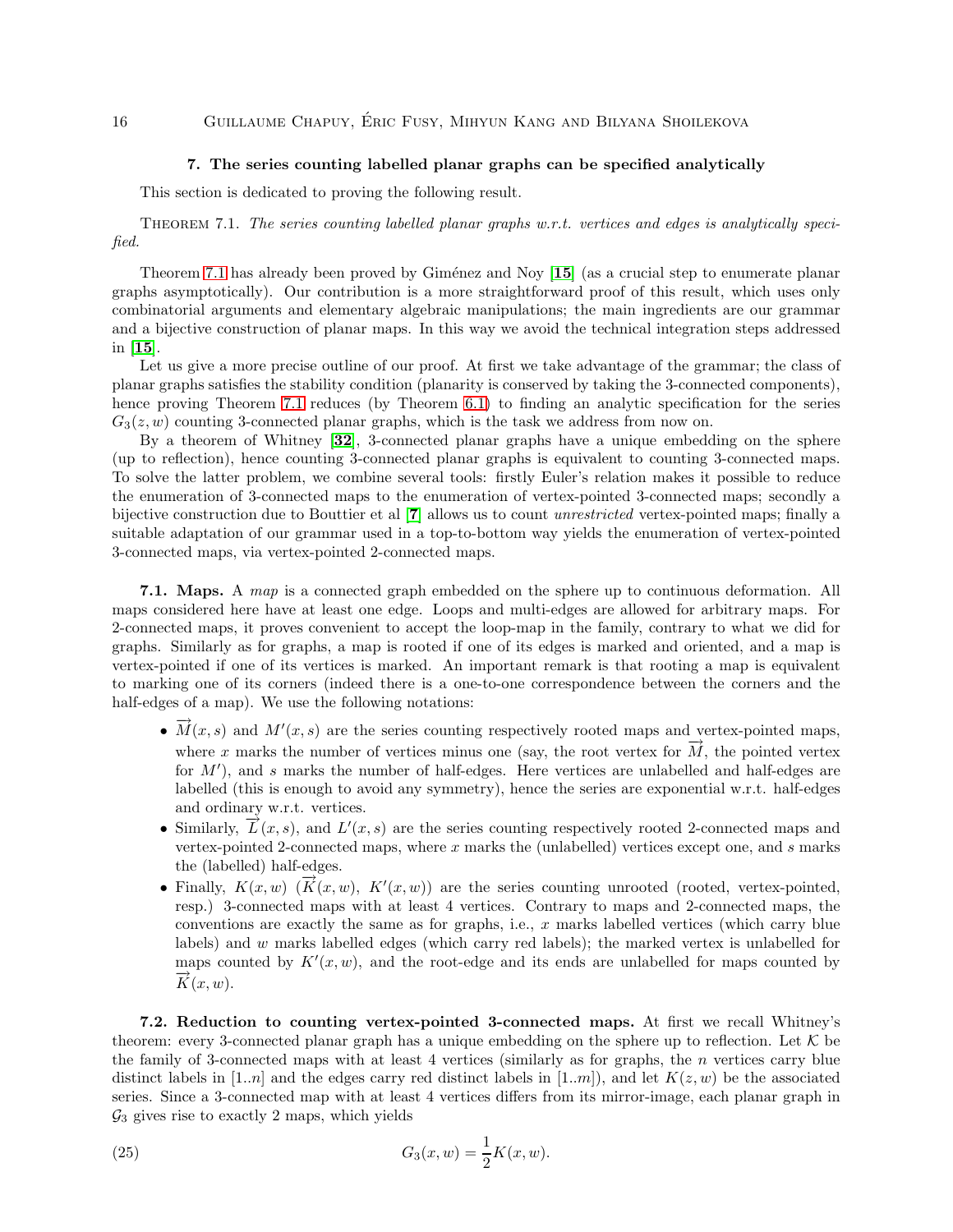Next we reduce the task of finding an expression for  $K(x, w)$  to the task of finding an expression for the series counting vertex-pointed 3-connected maps. Let  $K^V(x, w)$ ,  $K^E(x, w)$ ,  $K^F(x, w)$  be the series counting respectively vertex-pointed, edge-pointed, and face-pointed 3-connected maps (here all vertices and all edges are labelled). The Euler relation (i.e.,  $1 = 1/2 \cdot (|\text{vertices}| - |\text{edges}| + |\text{faces}|)$  yields

$$
K(x, w) = \frac{1}{2}(K^{V}(x, w) - K^{E}(x, w) + K^{F}(x, w)).
$$

The series  $K^E$  corresponds to half the series counting rooted 3-connected planar maps, which has been obtained by Mullin and Schellenberg [[21](#page-24-21)] (we review briefly the computation scheme in Section [7.5.1\)](#page-21-0) and more recently in a completely combinatorial way in [[11](#page-24-22)]:

$$
K^{E}(x, w) = \frac{1}{2}z^{2}\overrightarrow{K}(x, w) = \frac{1}{2}x^{2}\left(w - \frac{xw^{2}}{1 + xw} - \frac{w^{2}}{1 + w} - \frac{\gamma_{1}\gamma_{2}}{xw(1 + \gamma_{1} + \gamma_{2})^{3}}\right),
$$

where  $\gamma_1$  and  $\gamma_2$  are specified by the system

$$
\gamma_1 = xw(1 + \gamma_2)^2, \quad \gamma_2 = w(1 + \gamma_1)^2.
$$

Moreover, as the class  $\mathcal K$  is well known to be stable under duality, we have (using again the Euler relation)

$$
K^F(x, w) = x^2 K^V(1/x, xw).
$$

We conclude that finding an analytic expression for  $G_3(x, w)$  reduces to finding an analytic expression for  $K^V(x, w)$ , i.e., reduces to finding an anlytic expression for  $K'(x, w) = K^V(x, w)/x$ .

<span id="page-16-3"></span>7.3. Counting vertex-pointed maps. Our goal is now to get an analytic expression for the series counting vertex-pointed 3-connected maps. At first we perform this task for the series counting vertex-pointed maps in this section (we will go subsequently from vertex-pointed connected to vertex-pointed 3-connected maps), taking advantage of a bijection recently introduced by Bouttier, Di Francesco and Guitter.

7.3.1. *Bijection bewteen vertex-pointed maps and mobiles.* The Bouttier, Di Francesco Guitter bijection, which is described in [[7](#page-24-20)], relates the problem of counting pointed maps to the enumeration of a certain class of trees, called *mobiles*. We state here the bijection between mobiles and vertex-pointed maps in a slightly reformulated way.

Definition 7.1. *A* mobile *is a plane tree such that:*

- *vertices are of two types: white vertices (*◦*) and black vertices (*•*)*
- *edges are of two types:* − *and* − ◦
- *additional "legs" are pending from black vertices; these legs are not considered as edges, but just as sole half-edges.*
- *each black vertex has exactly as many pending legs as it has white neighbours.*

*The labelled atoms of a mobile are the* 2m *half-edges incident to the black vertices (including the legs)* [2](#page-16-0) *, which carry distinct labels in* [1..2m]*.*

We define  $\mathcal{T}[n, 2m]$  as the set of mobiles with n (unlabelled) white vertices and  $2m$  (labelled) half-edges incident to black vertices (in that case, it can be checked that the mobile has m complete edges), and  $\mathcal{M}'[n,2m]$  as the set of vertex-pointed maps with  $n+1$  (unlabelled) vertices and  $2m$  (labelled) half-edges. The following theorem is a reformulation of [[7](#page-24-20)]:

<span id="page-16-2"></span>THEOREM 7.2 (Bouttier, Di Francesco and Guitter). *There exists an explicit bijection between*  $\mathcal{M}'[n, 2m]$ and  $\mathcal{T}[n, 2m]$ .

The reader familiar with [[7](#page-24-20)] may be surprised by our definition of mobiles: in [[7](#page-24-20)], the white vertices of the mobiles and the edges of type • − • are labelled by additional positive integers constrained by certain conditions<sup>[3](#page-16-1)</sup>. Moreover, the original mobiles of [[7](#page-24-20)] have no legs. Indeed, the role of the legs is precisely to encode the variations of the constrained labels. To wit, interpreting legs and white neighbours around a black vertex as, respectively, increments and decrements of the constrained labels, one easily reconstructs a valide mobile, in the sense of [[7](#page-24-20)]. We leave the details to the reader.

<span id="page-16-1"></span><span id="page-16-0"></span> $2$ The number of such half-edges is easily shown to be even, given the 4 defining conditions.

<sup>&</sup>lt;sup>3</sup>These labels correspond to a distance from a reference vertex, hence they are of a different nature from the labels considered here, which are just used to distinguish the atoms.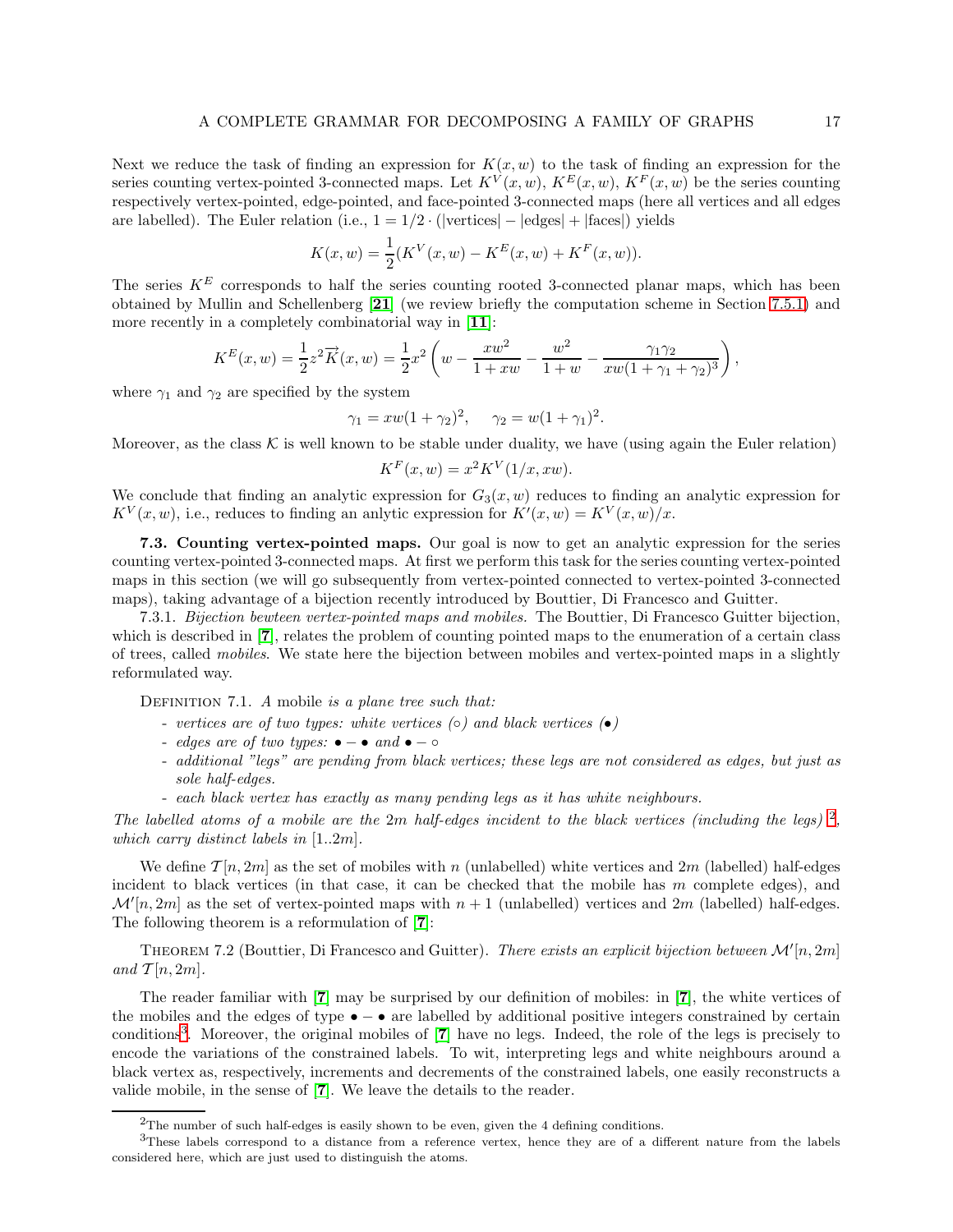

FIGURE 7. A mobile with 6 black vertices, 3 white vertices and 8 edges.



<span id="page-17-1"></span>FIGURE 8. The series  $L_0$ ,  $L_{\nabla}$  and u

7.3.2. *Families of Motzkin paths.* In order to perform the enumeration of mobiles, we need first to compute some series related to Motzkin paths. We consider paths starting at position 0 and with steps 0, +1, and −1. A bridge is a path ending at position 0, and an excursion is a bridge that stays nonnegative. We denote respectively by E, B, and  $B^{(+1)}$  the ordinary generating functions of excursions, bridges, and paths ending at position  $+1$ . These series are in two variables, t and u, which count respectively the number of steps 0 and steps −1. Decomposing these paths at their last passage at 0, we obtain the following equations:

$$
E = 1 + tE + uE2
$$
  
\n
$$
B = 1 + (t + 2uE)B
$$
  
\n
$$
B^{(+1)} = EB
$$

We also need a variant of the series of bridges. Let  $\widehat{B}(t, u)$  be the generating function of bridges counted with a weight divided by the total number of steps<sup>[4](#page-17-0)</sup>. It is easily seen that  $\hat{B}$  is also the generating series of excursions counted with a weight divided by the number of returns to 0. Hence we have

$$
\widehat{B}(t, u) = \log \frac{1}{1 - (t + 2uE(t, u))} = \log E(t, u).
$$

7.3.3. *Counting families of pointed mobiles.* We now compute the generating functions of some classes of mobiles. All the series considered here are exponential in the variable s, which counts the number of half-edges incident to black vertices (including the legs), and ordinary in the variables  $x$  and  $y$ , which count respectively the number of white and black vertices. Following [[7](#page-24-20)], we define (see Figure [8\)](#page-17-1):

- $L_0(x, y, s)$  the series counting mobiles rooted at an univalent white vertex, which is not counted in the series.
- $L_{\nabla}(x, y, s)$  the series counting mobiles where an additional leg is attached to some black vertex. This leg plays the role of a root leg and is counted in the series (variable s).
- $u(x, y, s)$  the series counting mobiles where an additional half-edge edge is attached to some white vertex. This half-edge plays the role of a root and has no (black) vertex at its other extremity.

Observe that one sees exactly a Motzkin bridge when walking around a black vertex (starting at a given position) and interpreting white vertices, black vertices, and legs respectively as steps −1, steps 0, and steps +1. Thus a pointed mobile in each type we consider is naturally decomposed as a Motzkin bridge where each step is substituted by a pointed mobile. Precisely we obtain the following equations (see [[7](#page-24-20)]):

(26) 
$$
L_{\circ}(x, y, s) = y s^{2} B^{(+1)} (L_{\triangledown}(x, y, s), u(x, y, s)),
$$

(27) 
$$
L_{\triangledown}(x,y,s) = y s^2 B\Big(L_{\triangledown}(x,y,s), u(x,y,s)\Big).
$$

<span id="page-17-0"></span><sup>&</sup>lt;sup>4</sup>Formally,  $\hat{B}$  is obtained from the series expansion of B by the substitution  $u^k t^l \to \frac{u^k t^l}{2k+l}$  $2k+l$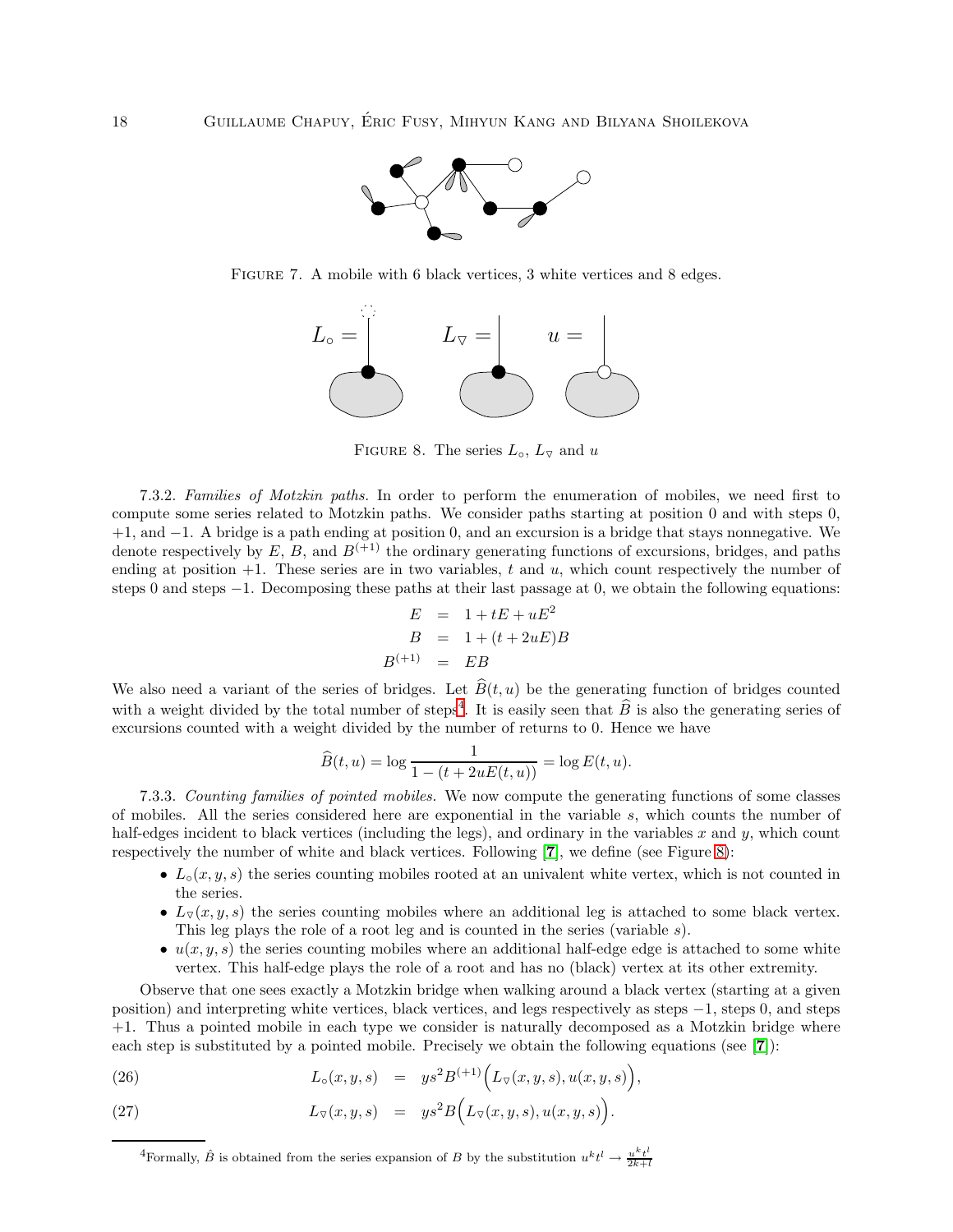Moreover, one has

(28) 
$$
u(x, y, s) = \frac{s^2 x}{1 - L_o(x, y, s)}.
$$

All the series involved in the previous equations can be expressed in terms of the two simple algebraic series  $\beta_1 = \beta_1(x, y, s)$  and  $\beta_2 = \beta_2(x, y, s)$  specified by the equation system:

(29) 
$$
\begin{cases} \beta_1 = x s^2 + \beta_1^2 + 2\beta_1 \beta_2, \\ \beta_2 = y s^2 + \beta_2^2 + 2\beta_1 \beta_2. \end{cases}
$$

Then, elementary algebraic manipulations imply:

(30) 
$$
usE\Big(L_{\nabla}(x, y, s), u(x, y, s)\Big) = \beta_1,
$$

$$
L_{\triangledown}(x, y, s) = \beta_2,
$$

(32) 
$$
E\Big(L_{\nabla}(x, y, s), u(x, y, s)\Big) = \frac{1}{1 - \beta_1 - \beta_2}
$$

(33) 
$$
\frac{1}{1 - L_{\circ} \left( L_{\triangledown}(x, y, s), u(x, y, s) \right)} = \frac{\beta_1 (1 - \beta_1 - \beta_2)}{s^2 x}
$$

7.3.4. *Counting mobiles.* The enumeration of (unrooted) mobiles is obtained—from the dissymmetry theorem—by counting mobiles pointed in several ways. We thus introduce the following series in the three variables  $x, y, s$ :

- $T_{\bullet}$  ( $T_{\circ}$ ) is the series of mobiles with a distinguished black vertex (white vertex, respectively).
- T.  $(T_{\bullet-\bullet}$  (T.) is the series of mobiles with a distinguished edge of type  $\bullet-\bullet$  ( $\bullet-\circ$ , respectively).
- T is the generating function of all mobiles.

The dissymetry theorem implies:

(34) 
$$
T(x,y,s) = T_{\bullet}(x,y,s) + T_{\circ}(x,y,s) - T_{\bullet-\bullet}(x,y,s) - T_{\bullet-\circ}(x,y,s)
$$

Moreover, each of the four series above can be expressed in terms of  $\beta_1$  and  $\beta_2$ , thanks to a decomposition at the pointed vertex or edge:

<span id="page-18-0"></span>
$$
T_{\bullet} = y\hat{B}\Big(L_{\nabla}(x, y, s), u(x, y, s)\Big) = y\log\frac{1}{1 - \beta_1 - \beta_2}
$$
  
\n
$$
T_{\circ} = x\log\frac{1}{1 - L_{\circ}\Big(L_{\nabla}(x, y, s), u(x, y, s)\Big)} = x\log\frac{\beta_1(1 - \beta_1 - \beta_2)}{s^2x}
$$
  
\n
$$
T_{\bullet - \bullet} = \frac{1}{2s^2}L_{\nabla}\Big(L_{\nabla}(x, y, s), u(x, y, s)\Big)^2 = \frac{1}{2s^2}\beta_2^2
$$
  
\n
$$
T_{\bullet - \circ} = \frac{u}{s^2}L_{\circ}\Big(L_{\nabla}(x, y, s), u(x, y, s)\Big) = \frac{\beta_1\beta_2}{s^2}
$$

In view of Theorem [7.2](#page-16-2) and Equation [34,](#page-18-0) we obtain (taking  $y = 1$ ):

LEMMA 7.1. *The series*  $M'(x, s)$  *counting vertex-pointed maps w.r.t. vertices (except one)* and half-edges *satisfies the analytic expression*

(35) 
$$
M'(x,s) = T(x,1,s) = \log \frac{1}{1 - \beta_1 - \beta_2} + x \log \frac{\beta_1(1 - \beta_1 - \beta_2)}{s^2 x} - \frac{\beta_2}{2s^2} + \frac{1}{2},
$$

<span id="page-18-1"></span>*where*  $\beta_1$  *and*  $\beta_2$  *are specified by* [\(37\)](#page-19-0)*.* 

7.4. Counting vertex-pointed 2-connected maps. In this section we take advantage of the blockdecomposition to relate the enumeration of vertex-pointed maps with the enumeration of vertex-pointed 2-connected maps. The strategy here differs from the one for graphs (from 2-connected to connected, Section [5.2\)](#page-9-0) in two points. Firstly we use the decomposition in a top-to-bottom manner, i.e., we *extract* (instead of expand) the enumeration of pointed 2-connected maps from the one of pointed maps obtained in Section [7.3.](#page-16-3) Secondly, the tree associated here with the decomposition is quite different from the Bv-tree: it takes the embedding into account (the corners play the role of vertices) and it is "completely incident" to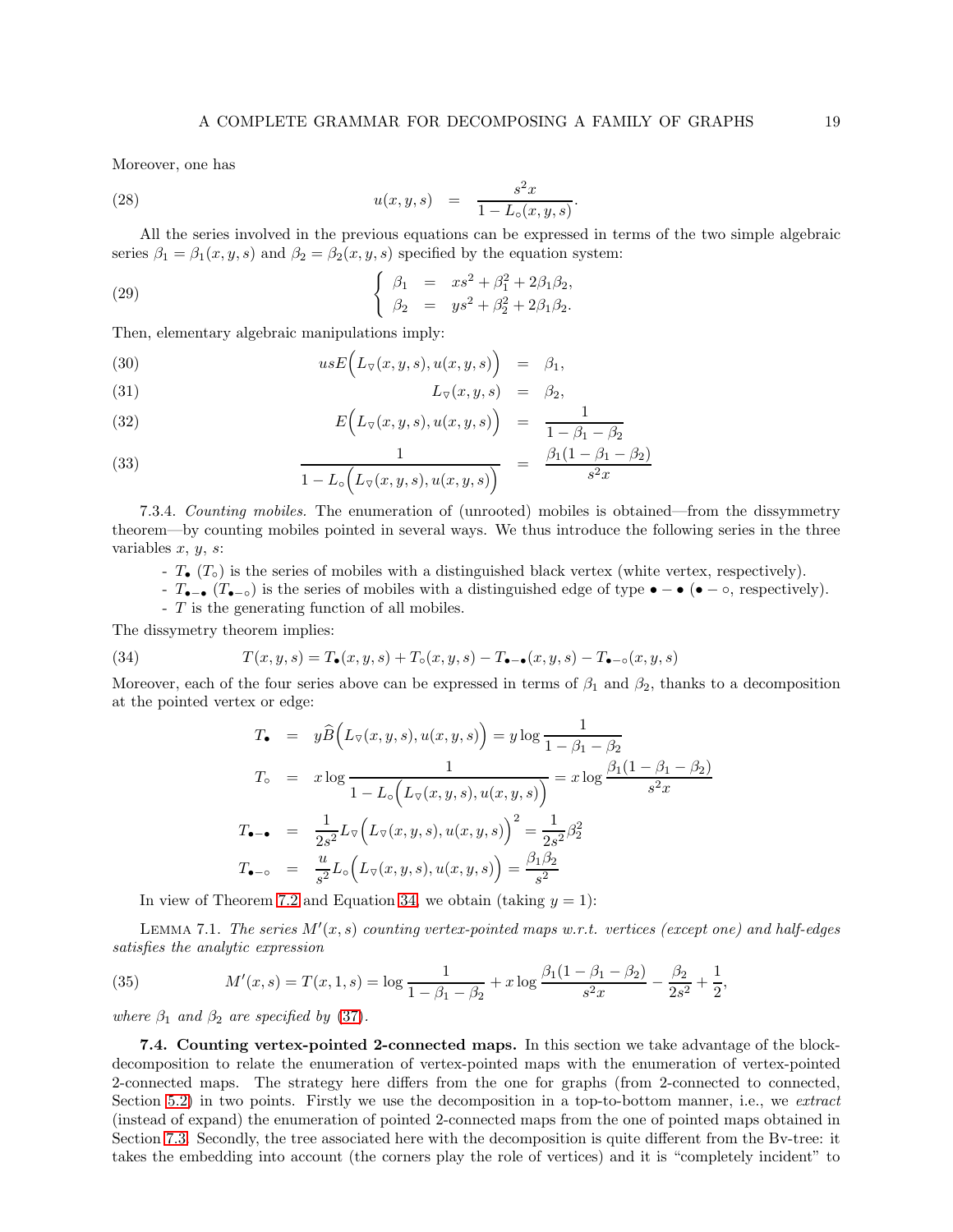a specific pointed vertex (this is also the case for the restricted RMT-tree in Section [5.3.3,](#page-11-1) which applies to 2-connected graphs).

<span id="page-19-5"></span>7.4.1. *From rooted maps to rooted 2-connected maps.* Let us first briefly review how a top-to-bottom use of the block-decomposition combined with suitable algebraic manipulations make it possible to count rooted 2-connected maps from rooted maps, as demonstrated by Tutte [[27](#page-25-0)]. Let  $\vec{M}(x, s)$  and  $\vec{L}(x, t)$  be the series counting rooted maps and rooted 2-connected maps w.r.t. vertices (unlabelled) and half-edges (labelled). G. Schaeffer [[24](#page-24-23)] has shown in a bijective way that

(36) 
$$
\overrightarrow{M}(x,s) = \frac{1}{s^4x} \beta_1 \beta_2 (1 - 2\beta_1 - 2\beta_2) - 1,
$$

where  $\beta_1$  and  $\beta_2$  are specified by the system

(37) 
$$
\beta_1 = xs^2 + \beta_1^2 + 2\beta_1\beta_2, \quad \beta_2 = s^2 + \beta_2^2 + 2\beta_1\beta_2.
$$

Given a rooted map  $\mu$ , its 2-connected kernel is the maximal 2-connected submap of  $\mu$  that contains the root. Clearly, all maps with a given kernel  $\kappa$  are obtained by inserting at each corner c of  $\kappa$  either a rooted map  $\mu_c$  or nothing. Hence  $\overline{M}(x, s)$  and  $\overline{M}_2(x, t)$  are related by the equation

<span id="page-19-1"></span><span id="page-19-0"></span>
$$
\overrightarrow{M}(x,s) = \overrightarrow{L}(x,s \cdot (1 + \overrightarrow{M}(x,s))).
$$

In other words,

$$
\overrightarrow{M}(x,s) = \overrightarrow{L}(x,t), \quad \text{where} \quad t = s \cdot (1 + \overrightarrow{M}(x,s)).
$$

In view of [\(36\)](#page-19-1), we obtain

$$
t = \frac{1}{s^3 x} \beta_1 \beta_2 (1 - 2\beta_1 - 2\beta_2),
$$

hence

$$
xt^2 = \frac{1}{xs^6} \beta_1^2 \beta_2^2 (1 - 2\beta_1 - 2\beta_2)^2 = \frac{\beta_1^2}{xs^2} \frac{\beta_2^2 (1 - 2\beta_1 - 2\beta_2)^2}{s^4} = \frac{\beta_1}{1 - \beta_1 - 2\beta_2} \left(\frac{1 - 2\beta_1 - 2\beta_2}{1 - \beta_2 - 2\beta_1}\right)^2,
$$

and

$$
t^2=\frac{1}{x^2s^6}\beta_1^2\beta_2^2(1-2\beta_1-2\beta_2)^2=\frac{\beta_2^2}{s^2}\frac{\beta_1^2(1-2\beta_1-2\beta_2)^2}{x^2s^4}=\frac{\beta_2}{1-\beta_2-2\beta_1}\left(\frac{1-2\beta_1-2\beta_2}{1-\beta_1-2\beta_2}\right)^2.
$$

Equivalently:

<span id="page-19-2"></span>
$$
xt^2 = \eta_1 (1 - \eta_2)^2, \quad t^2 = \eta_2 (1 - \eta_1)^2,
$$

where

(38) 
$$
\eta_1 := \frac{\beta_1}{1 - \beta_1 - 2\beta_2} \qquad \eta_2 := \frac{\beta_2}{1 - \beta_2 - 2\beta_1}
$$

The equation-system [\(38\)](#page-19-2) is readily inverted, giving the following expressions for  $\beta_1$  and  $\beta_2$  in terms of  $\eta_1$ and  $\eta_2$ :

.

(39) 
$$
\beta_1 := \frac{\eta_1(1 - \eta_2)}{1 - \eta_1 - \eta_2 + 3\eta_1\eta_2} \qquad \beta_2 := \frac{\eta_2(1 - \eta_1)}{1 - \eta_2 - \eta_1 + 3\eta_1\eta_2}.
$$

<span id="page-19-4"></span><span id="page-19-3"></span>Rearranging [\(36\)](#page-19-1), we get the following expression for  $\vec{M}$  involving only  $\beta_1$  and  $\beta_2$  (not x nor s):

(40) 
$$
\overrightarrow{M}(x,s) = \frac{1 - 2\beta_1 - 2\beta_2}{(1 - \beta_1 - 2\beta_2)(1 - \beta_2 - 2\beta_1)} - 1,
$$

hence  $\overrightarrow{L}(x,t) = \overrightarrow{M}(x,s)$  also satisfies this expression. Replacing  $\beta_1$  and  $\beta_2$  by their expression in [\(39\)](#page-19-3), we obtain the following expression for  $\overrightarrow{L}(x, t)$  in terms of  $\eta_1$  and  $\eta_2$ :

(41) 
$$
\overrightarrow{L}(x,t) = \eta_1 + \eta_2 - 3\eta_1\eta_2,
$$

where  $\eta_1$  and  $\eta_2$  are specified by the system

(42) 
$$
\eta_1 = xt^2(1 - \eta_2)^{-2}, \qquad \eta_2 = t^2(1 - \eta_1)^{-2}.
$$

More generally, if two series  $F(x, s)$  and  $G(x, t)$  are related by the equation

<span id="page-19-6"></span>
$$
F(x,s) = G(x,t) \quad \text{where} \quad t = s \cdot (1 + \overrightarrow{M}(x,s)),
$$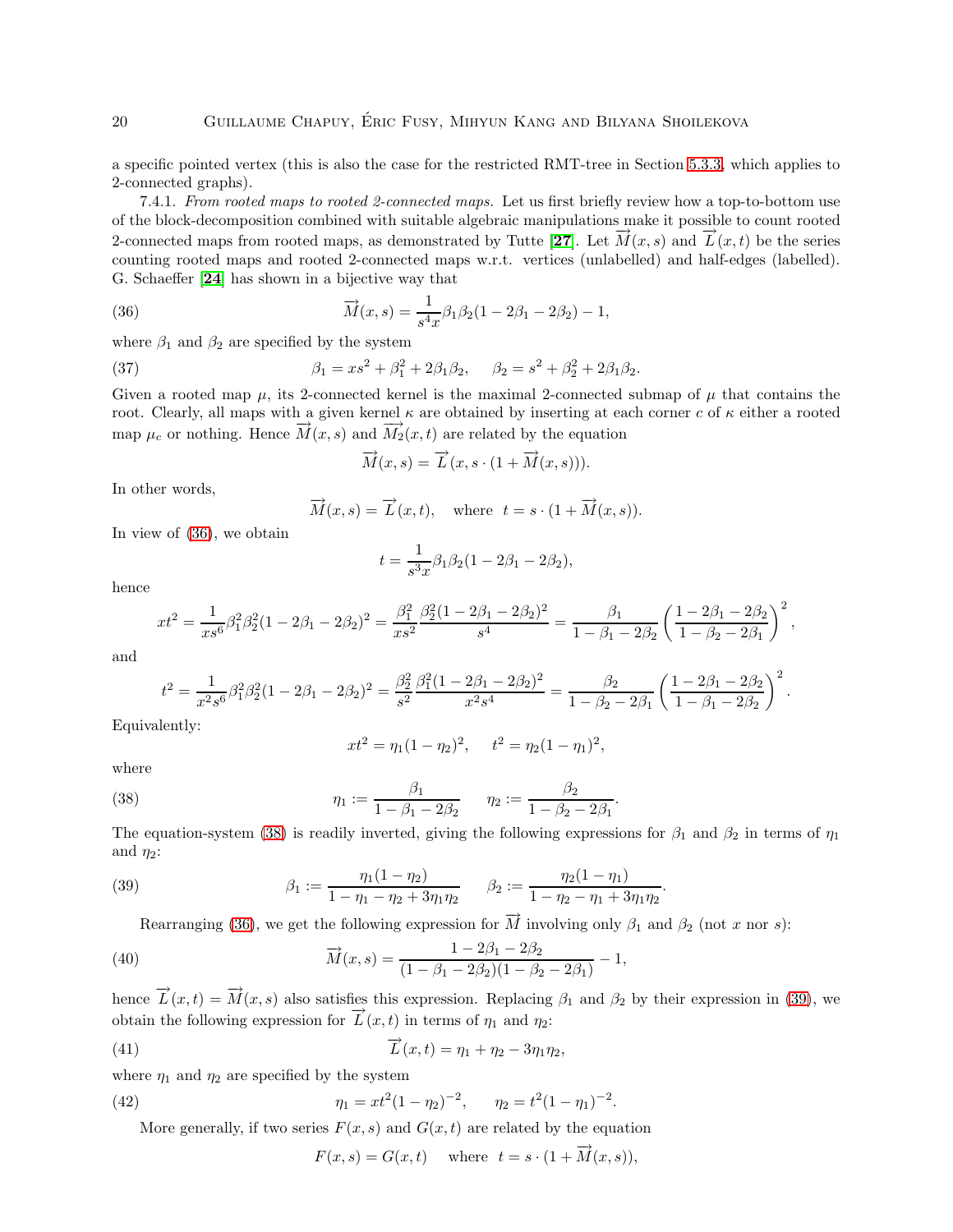

<span id="page-20-0"></span>Figure 9. (a) A vertex-pointed map, (b) decomposition at each face incident to the pointed vertex  $v$ , (c) the tree resulting from the decomposition.

and if  $F(x, s)$  has an expression in terms of  $\beta_1$ ,  $\beta_2$ , and x, then one gets an expression for  $G(x, t)$  in terms of  $\eta_1$ ,  $\eta_2$ , and x (replacing each occurence of  $\beta_1$  or  $\beta_2$  according to [\(39\)](#page-19-3)). This generalised statement will be useful later on.

7.4.2. The tree associated to a vertex-pointed map. Let  $\mu$  be a vertex-pointed map (as usual, on the sphere), with v the pointed vertex. Let  $\mathfrak{B}_v(\mu)$  be the set of (embedded) 2-connected blocks of  $\mu$  that contain the vertex v, and let  $\mathfrak{F}_v(\mu)$  be the set of faces of  $\mu$  that are incident to v. A face  $f \in \mathfrak{F}_v(\mu)$  is said to be incident to a block  $b \in \mathfrak{B}_v(\mu)$  if there exists a corner c of  $\mu$  incident to v and such that at least one side of c belongs to b and at least one side of c is incident to f. Call T the bipartite graph with vertex-set  $\mathfrak{F}_v(\mu) \cup \mathfrak{B}_v(\mu)$  and edge-set corresponding to the incidences faces/blocks. From the Jordan curve theorem and an inductive argument (e.g., on the number of blocks attached at  $v$ ), it is easily checked that T is a tree, see Figure [9.](#page-20-0)

7.4.3. *From vertex-pointed maps to vertex-pointed 2-connected maps.* We call respectively  $M'_B$ ,  $M'_f$ , and  $M'_{Bf}$  the series counting vertex-pointed maps where, respectively, a block-node of T is marked, a face-node of  $T$  is marked, and an edge of  $T$  is marked. By the dissymmetry theorem (or simply, by the fact that each tree has one more vertex than edge), the series  $M'$  counting vertex-pointed maps satisfies

(43) 
$$
M' = M'_B + M'_f - M'_{Bf}.
$$

As detailed next, the series M' (obtained in Section [7.3\)](#page-16-3), and the series  $M'_{f}$  and  $M'_{Bf}$  have explicit expres-sions; hence Equation [\(43\)](#page-20-1) yields an expression for  $M'_B$ , from which the series  $L'$  counting vertex-pointed 2-connected maps can be extracted.

Consider a map  $\mu$  counted by  $M'_{f}$ , i.e., a map with a distinguished incidence face-vertex  $(f, v)$ . As  $\mu$  is not 2-connected, the incidence  $(f, v)$  can be realised by several corners. Let  $c_1, \ldots, c_k$  be these corners cyclically ordered in ccw order around v, and let  $\mu_1, \ldots, \mu_k$  be the components of  $\mu$  delimited between successive corners, each of these maps being naturally rooted at the corner of separation from the other components. Clearly the maps  $\mu_i$  are exactly constrained to have the incidence root-face/root-vertex realised by a unique corner, which is their root corner. Such rooted maps are said to have a simple root corner and their series is denoted by S. From the above discussion and the computation rule associated with the cycle construction (i.e.,  $C = \text{Cyc}(\mathcal{A}) \Rightarrow C(x) = -\log(1 - A)$ ) we get

<span id="page-20-1"></span>
$$
M'_{f} = \log\left(\frac{1}{1-S}\right).
$$

Moreover the series S is easy to obtain from  $\overrightarrow{M}$ . Indeed each rooted map is obtained from a rooted map with a single corner where one may insert another rooted map in the root corner; therefore

$$
\overrightarrow{M} = S \cdot (1 + \overrightarrow{M}),
$$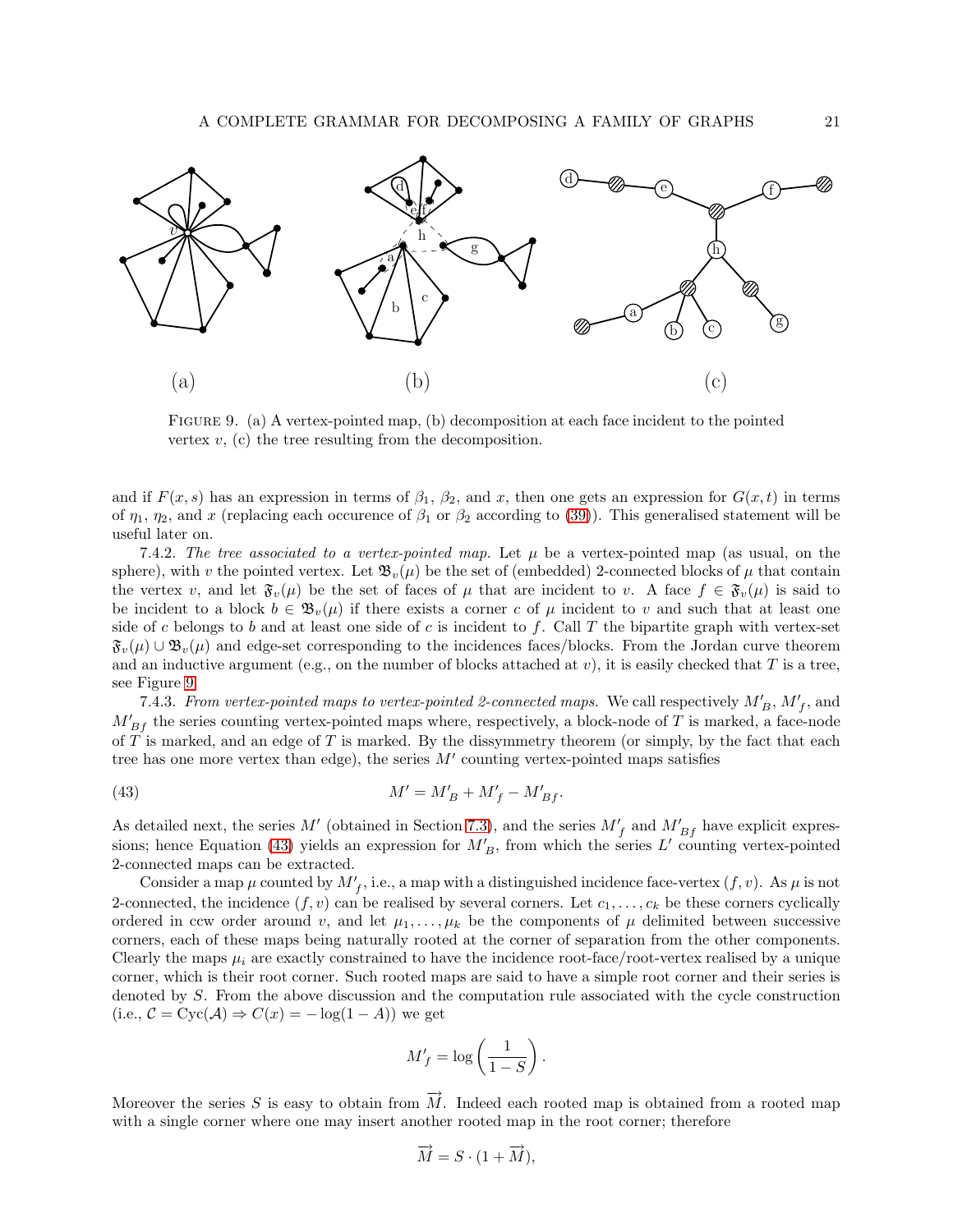i.e.,  $S = \overrightarrow{M}/(1 + \overrightarrow{M})$ . Hence

<span id="page-21-1"></span>(44) 
$$
M'_f = \log(1 + \overrightarrow{M}).
$$

Finding an expression for  $M'_{Bf}$  in terms of  $\overrightarrow{M}$  is easier. From Figure [9](#page-20-0) one easily sees that marking an incidence face-vertex  $(f, v)$  + a block incident to  $(f, v)$  is the same as marking a corner of the map. Hence

$$
M'_{Bf} = \overrightarrow{M}.
$$

Plugging the expression [\(40\)](#page-19-4) of  $\overrightarrow{M}$  into [\(44\)](#page-21-1) and [\(45\)](#page-21-2), we obtain explicit expressions for  $M'_{f}$  and  $M'_{Bf}$  in terms of  $\{\beta_1, \beta_2, x\}$ . We can also obtain from [\(36\)](#page-19-1) (replacing  $s^2$  by  $\beta_2(1-\beta_2-2\beta_1)$ ) an expression for  $M'$ in terms of  $\{\beta_1, \beta_2, x\}.$ 

Therefore, we now have expressions for M',  $M'_{f}$  and  $M'_{Bf}$  in terms of  $\beta_1$ ,  $\beta_2$ , and x. Plugging these into  $M'_B = M' - M'_f + M'_{Bf}$ , we obtain: (46)

<span id="page-21-3"></span>
$$
M'_B = \log\left(\frac{(1-\beta_1-2\beta_2)(1-\beta_2-2\beta_1)}{(1-2\beta_1-2\beta_2)(1-\beta_1-\beta_2)}\right) + x\log\left(\frac{1-\beta_1-\beta_2}{1-\beta_1-2\beta_2}\right) + \frac{1-3\beta_1-2\beta_2}{2(1-\beta_1-2\beta_2)(1-\beta_2-2\beta_1)} - \frac{1}{2}
$$

where  $\beta_1$  and  $\beta_2$  are specified by [\(37\)](#page-19-0).

Clearly each map counted by  $M'_B$  arises from a vertex-pointed 2-connected map (the marked 2-connected block) where a rooted connected map may be inserted in each corner:

<span id="page-21-2"></span>
$$
M'_B(x,s) = L'(x, s(1 + \overrightarrow{M}(x,s))).
$$

In other words,

$$
M'_B(x, s) = L'(x, t)
$$
, where  $t = s \cdot (1 + \overrightarrow{M}(x, s))$ .

As described at the end of Section [7.4.1,](#page-19-5) to get an expression for L' in terms of  $\eta_1$ ,  $\eta_2$ , and x, we have to take the expression [\(46\)](#page-21-3) of  $M'_{B}(x, s)$ , and then replace each occurence of  $\beta_1$  and  $\beta_2$  by their expressions given in [\(37\)](#page-19-0). All simplifications done, we obtain the following expression for the series counting vertex-pointed 2-connected maps:

,

(47) 
$$
L'(x,t) = -\log(1 - \eta_1 \eta_2) + x \log\left(\frac{1 - \eta_1 \eta_2}{1 - \eta_2}\right) + \eta_1 + \eta_2 - 3\eta_1 \eta_2 - \frac{2\eta_1 + \eta_2 - 3\eta_1 \eta_2}{2(1 - \eta_1)}
$$

<span id="page-21-4"></span>where  $\eta_1$  and  $\eta_2$  are specified by [\(42\)](#page-19-6).

7.5. Counting vertex-pointed 3-connected maps. Our aim in this section is to obtain an analytic specification for  $K'$  from the one for  $L'$ . The strategy is to use the restricted RMT-tree in a top-tobottom manner (extract the enumeration of 3-connected maps from the 2-connected ones), while taking the embedding into account.

<span id="page-21-0"></span>7.5.1. *From rooted 2-connected to rooted 3-connected maps.* Similarly as in Section [7.4,](#page-18-1) we first review how rooted 3-connected maps can be extracted from rooted 2-connected maps, following the approach of Mullin and Schellenberg [[21](#page-24-21)]. We consider here networks that are *embedded* in the plane, with the two poles in the outer face. The series of networks, series-networks, parallel-networks, and polyhedral networks are still denoted by  $D = D(x, y)$ ,  $S = S(x, y)$ ,  $P = P(x, y)$ ,  $H = H(x, y)$  (x marks vertices not incident to the root, y marks edges different from the root) but in all these section the embedding is taken into account, i.e., we are counting maps. Notice that a network is obtained from a rooted 2-connected map with at least 2 edges as follows: distribute distinct blue labels on the vertices not incident to the root, distribute red labels on the edges different from the root, erase the root edge and erase the labels on the half-edges. Therefore

$$
xt^2D(x,t^2) = \overrightarrow{L}(x,t) - (x+x^2)t^2.
$$

In other words

$$
D(x,y) = \frac{1}{xy}(\eta_1 + \eta_2 - 3\eta_1\eta_2 - (1+x)),
$$

where  $\eta_1$  and  $\eta_2$  are specified from  $y = \sqrt{t}$  by

(48) 
$$
\eta_1 = xy(1 - \eta_2)^{-2}, \qquad \eta_2 = y(1 - \eta_1)^{-2}.
$$

Next, Trakhtenbrot's decomposition is readily adapted so as to take the embedding into account; the essential difference is that the components of a parallel network are naturally ordered (say from left to right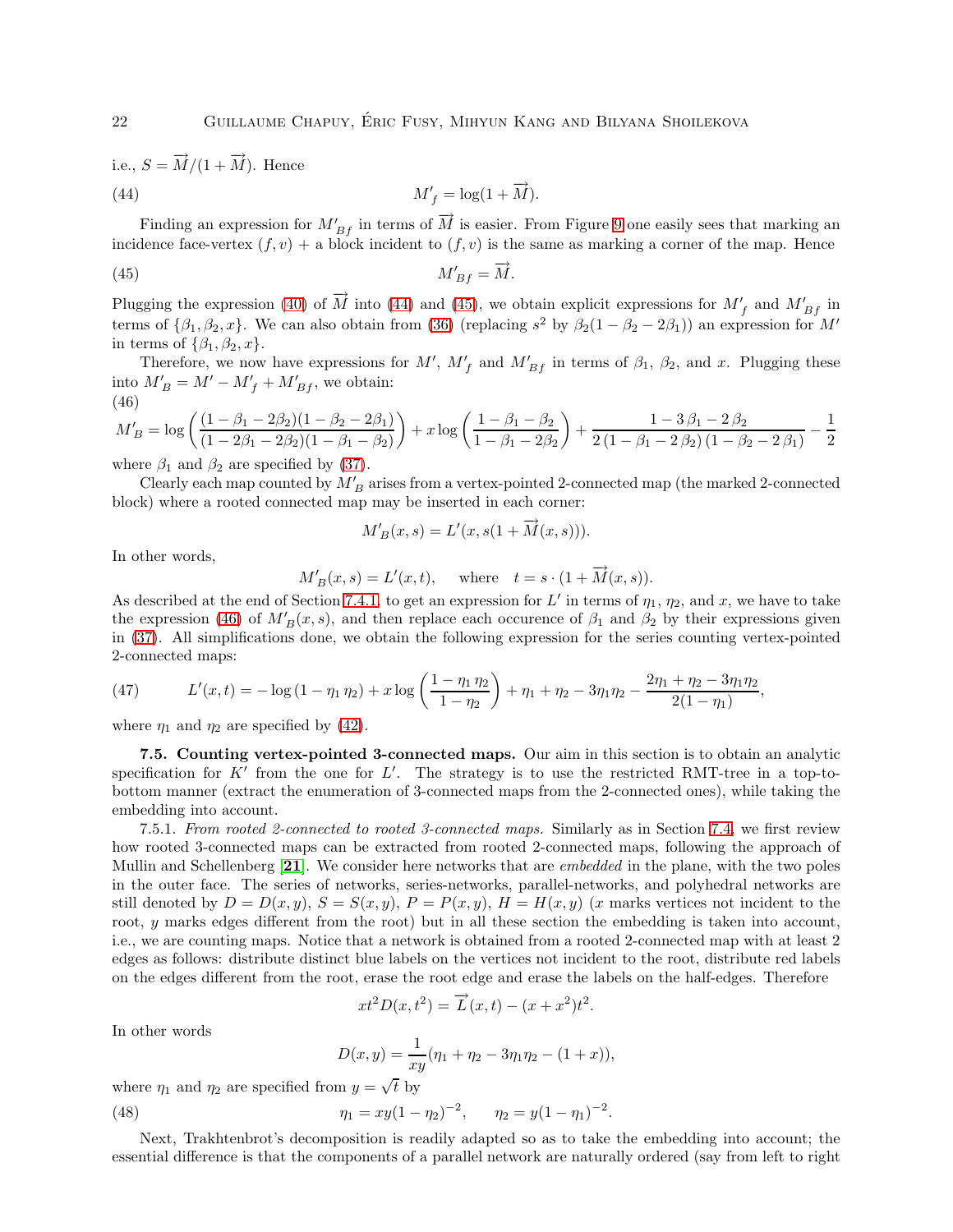if the axis passing by the poles is viewed as vertical). We get the system (equivalent to the one in [[21](#page-24-21)], where everything is formulated on quadrangulations):

(49) 
$$
\begin{cases}\nD = y + S + P + H, \\
S = (D - S) \cdot x \cdot D, \\
P = (D - P) \cdot D, \\
H = \overrightarrow{K}(x, D(x, y)).\n\end{cases}
$$

Hence

<span id="page-22-0"></span>
$$
H = D - S - P - y = D - \frac{xD^2}{1 + xD} - \frac{D^2}{1 + D} - y,
$$

which yields

(50) 
$$
\overrightarrow{K}(x, w) = w - \frac{xw^2}{1 + xw} - \frac{w^2}{1 + w} - y, \text{ where } w = D(x, y).
$$

Replacing y by  $\eta_2(1-\eta_1)^2$  and x by  $\eta_1(1-\eta_2)^2/(\eta_2(1-\eta_1)^2)$  in the expression of D, we get

$$
w = \frac{\eta_2(1 - \eta_1 - \eta_2)}{1 - \eta_2)^2}.
$$

and

<span id="page-22-1"></span>
$$
xw = \frac{\eta_1(1 - \eta_1 - \eta_2)}{1 - \eta_1)^2}.
$$

Equivalently, if we introduce

(51) 
$$
\gamma_1 = \frac{\eta_1}{1 - \eta_1 - \eta_2}, \quad \gamma_2 = \frac{\eta_2}{1 - \eta_1 - \eta_2},
$$

we have

(52) 
$$
w = \frac{\gamma_1}{(1+\gamma_2)^2}, \qquad xw = \frac{\gamma_2}{(1+\gamma_1)^2}.
$$

Now we want to express  $\overrightarrow{K}(x, w)$  in terms of x, w,  $\gamma_1$  and  $\gamma_2$ . In view of Equation [\(50\)](#page-22-0), this task is clearly equivalent to finding an expression for y in terms of x, w,  $\gamma_1$  and  $\gamma_2$ . Inverting the system [\(51\)](#page-22-1), we get

.

,

(53) 
$$
\eta_1 = \frac{1}{1 + \gamma_1 + \gamma_2}, \quad \eta_2 = \frac{1}{1 + \gamma_1 + \gamma_2}
$$

Substituting these expressions in  $y = \eta_2(1 - \eta_1)^2$ , we obtain

<span id="page-22-2"></span>
$$
y = \frac{\gamma_2(\gamma_2 + 1)^2}{(1 + \gamma_1 + \gamma_2)^3} = \frac{\gamma_1 \gamma_2}{xw(1 + \gamma_1 + \gamma_2)^3}.
$$

This yields the following expression for  $\overrightarrow{K}(z, w)$  (see [[21](#page-24-21)] for more details):

(54) 
$$
\overrightarrow{K}(z,w) = w - \frac{xw^2}{1+xw} - \frac{w^2}{1+w} - \frac{\gamma_1\gamma_2}{xw(1+\gamma_1+\gamma_2)^3}
$$

where  $\gamma_1$  and  $\gamma_2$  are specified by the system

(55) 
$$
\gamma_1 = xw(1 + \gamma_2)^2, \quad \gamma_2 = w(1 + \gamma_1)^2.
$$

More generally, if two series  $F(x, y)$  and  $G(x, w)$  are related by the equation

<span id="page-22-3"></span>
$$
F(x, y) = G(x, w), \text{ where } w = D(x, y),
$$

and if  $F(x, y)$  has an expression in terms of  $\{x, \eta_1, \eta_2\}$ , then an expression for  $G(x, w)$  in terms of  $\{x, \gamma_1, \gamma_2\}$ is obtained upon replacing each occurence of  $\eta_1$  or  $\eta_2$  according to [\(53\)](#page-22-2).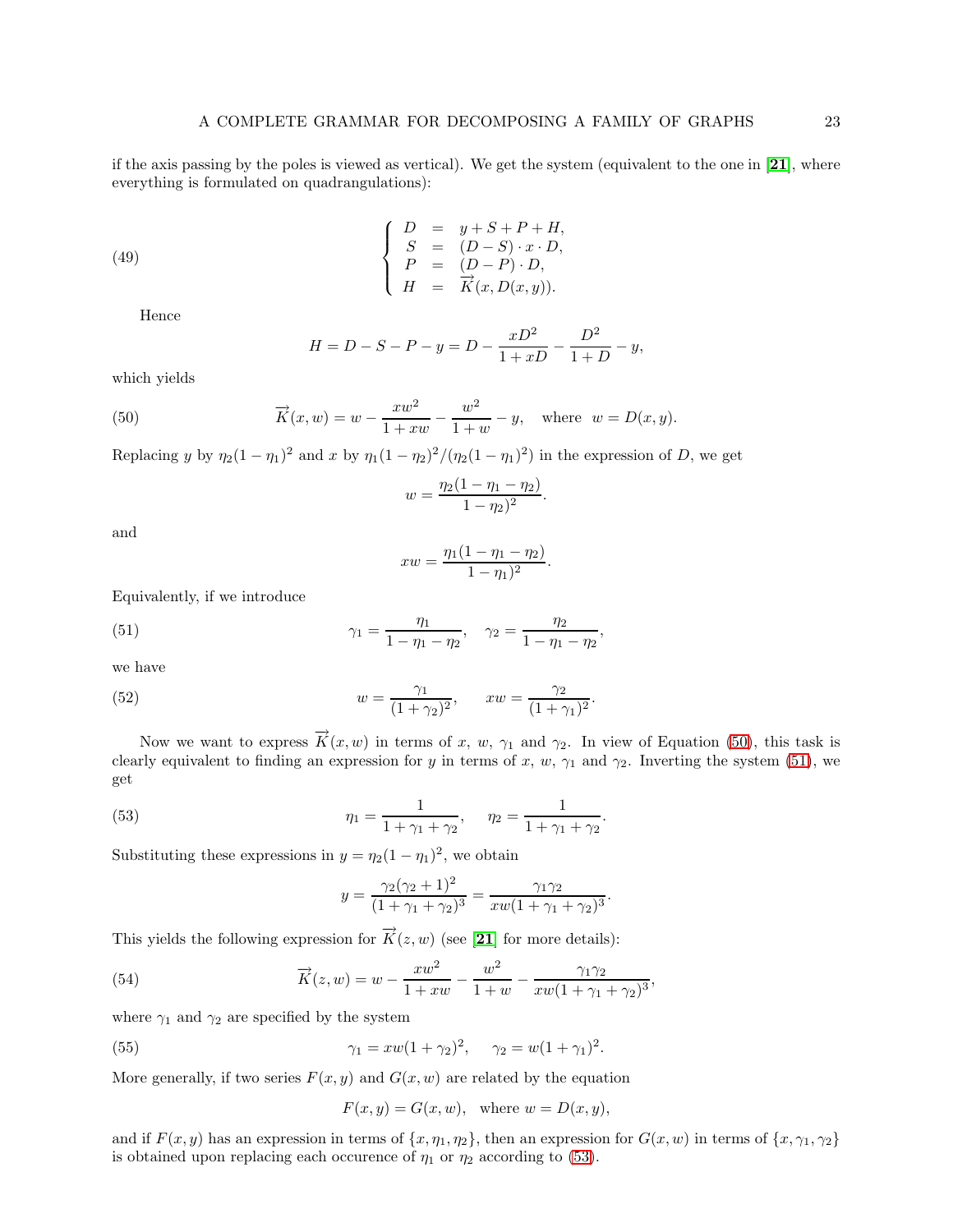### 24 Guillaume Chapuy, Eric Fusy, Mihyun Kang and Bilyana Shoilekova ´

<span id="page-23-0"></span>7.5.2. *Getting an expression for the series counting vertex-pointed 3-connected maps.* To get an expression for the series  $K'$ , the restricted RMT-tree introduced in Section [4.4](#page-8-1) proves very convenient; it keeps the calculations as simple as possible. Here we are dealing with maps, so we have to take the embedding into account; this means that the equations relating pointed 2-connected maps and pointed 3-connected maps are the same as for graphs, expect that parallel components (M-nodes) are cyclically ordered for maps, due to the embedding. This yields the following adaptation—taking the embedding into account—of the subsystem of equations in Figure [5](#page-12-0) related to vertex-pointed 2-connected graphs (here V denotes the series counting vertex-pointed 2-connected maps with at least 3 edges, i.e.,  $V(x, y) = L'(x, \sqrt{y}) - xy - y/2 - xy^2/2$ :

$$
V = V_R + V_M + V_T - V_{R-M} - V_{R-T} - V_{M-T} - V_{T-T},
$$
  
\n
$$
V_R = \frac{1}{2}x^2(D - S)^2D, \quad V_M = x\left(\log\left(\frac{1}{1 - (D - P)}\right) - (D - P) - \frac{1}{2}(D - P)^2\right), \quad V_T = K'(x, D(x, y)).
$$
  
\n
$$
V_{R-M} = x \cdot S \cdot P, \quad V_{R-T} = x \cdot S \cdot H, \quad V_{M-T} = x \cdot P \cdot H, \quad V_{T-T} = \frac{1}{2}x \cdot H^2.
$$

Hence

$$
K'(x, w) = V - V_R - V_M + V_{R-M} + V_{R-T} + V_{M-T} + V_{T-T}, \text{ where } w = D(x, y).
$$

All the series on the right-hand side admit an explicit expression in terms of  $\{x, \eta_1, \eta_2\}$ . Hence  $K'(x, w)$  also admits an expression in terms of  $\{x, \eta_1, \eta_2\}$ , which is turned into an expression in terms of  $\{x, \gamma_1, \gamma_2\}$  when substituting each occurence of  $\eta_1$  or  $\eta_2$  by the corresponding expression given in [\(53\)](#page-22-2). (In fact, it is better to allow the presence of  $w = D(x, y)$  in all these expressions to have simpler forms, in a similar way to the expression we have obtained for  $\overline{K}(x, w)$  in Section [7.5.](#page-21-4)) All calculations and simplifications done, we obtain the following analytic expression for  $K'(x, w)$ :

$$
K'(x, w) = -\ln\left(1 - \frac{\gamma_1 \gamma_2}{\left(1 + \gamma_1 + \gamma_2\right)^2}\right) + x \ln\left(1 + \frac{\gamma_2 \left(1 + \gamma_2\right)}{\left(1 + \gamma_1 + \gamma_2\right)\left(1 + \gamma_1\right)}\right) - \frac{1 + \gamma_2/2 + xw\left(1 + \gamma_1\right)\left(1 + \gamma_2\right)}{1 + \gamma_1 + \gamma_2} - \frac{3\gamma_1 \gamma_2}{\left(1 + \gamma_1 + \gamma_2\right)^2} - \frac{\gamma_1 \gamma_2 \left(1 + 2x + 2xw\right)}{2xw\left(1 + \gamma_1 + \gamma_2\right)^3} - \frac{1}{2x} + 1 + \frac{w}{2} + xw - \frac{xw^2}{2} + \frac{1}{2\left(1 + xw\right)x} - x\ln\left(1 + w\right),
$$

where  $\gamma_1$  and  $\gamma_2$  are specified by [\(55\)](#page-22-3).

7.6. Analytic expression for the series counting 3-connected planar graphs. As we have seen in Section [7.2,](#page-15-2) having an expression for the series  $K'(x, w)$  (and  $\overrightarrow{K}(x, w)$ ) allows us to obtain analytic expressions for the series  $G_3(x, w)$ ,  $G'_3(x, w)$ ,  $\overrightarrow{G_3}(x, w)$  counting 3-connected planar graphs, which are the terminal series of the equation-system shown in Figure [6](#page-14-0) (assuming we apply this generic equation-system to the family of planar graphs).

PROPOSITION 7.3 (expressions for the series counting 3-connected planar graphs). The series  $\overline{G_3}(x, w)$ ,  $G'_{3}(x, w)$ , and  $G_{3}(x, w)$  that count respectively rooted, pointed, and unrooted 3-connected planar graphs w.r.t. *vertices and edges (recall that one vertex is discarded in* G′ 3 *, and two vertices and one edge are discarded in*  $\overline{G_3}$ ) satisfy the following analytic expressions (the one for  $\overline{G_3}(x, w)$  was first given in [[21](#page-24-21)], and alternative *expressions and computation methods for*  $G_3(x, w)$  *are given in* [[15](#page-24-3)]*)*:

(56) 
$$
\overrightarrow{G_3}(x,w) = \frac{1}{2} \left( w - \frac{xw^2}{1+xw} - \frac{w^2}{1+w} - \frac{\gamma_1\gamma_2}{xw(1+\gamma_1+\gamma_2)^3} \right),
$$

(57) 
$$
G'_3(x, w) = -\frac{1}{2}\ln\left(1 - \frac{\gamma_1\gamma_2}{(1 + \gamma_1 + \gamma_2)^2}\right) + \frac{x}{2}\ln\left(1 + \frac{\gamma_2(1 + \gamma_2)}{(1 + \gamma_1 + \gamma_2)(1 + \gamma_1)}\right) - \frac{1 + \gamma_2/2 + xw(1 + \gamma_1)(1 + \gamma_2)}{2(1 + \gamma_1 + \gamma_2)} - \frac{3\gamma_1\gamma_2}{2(1 + \gamma_1 + \gamma_2)^2} - \frac{\gamma_1\gamma_2(1 + 2x + 2xw)}{4xw(1 + \gamma_1 + \gamma_2)^3} - \frac{1}{4x} + \frac{1}{2} + \frac{w}{4} + \frac{xw}{2} - \frac{xw^2}{4} + \frac{1}{4(1 + xw)x} - \frac{x}{2}\ln(1 + w),
$$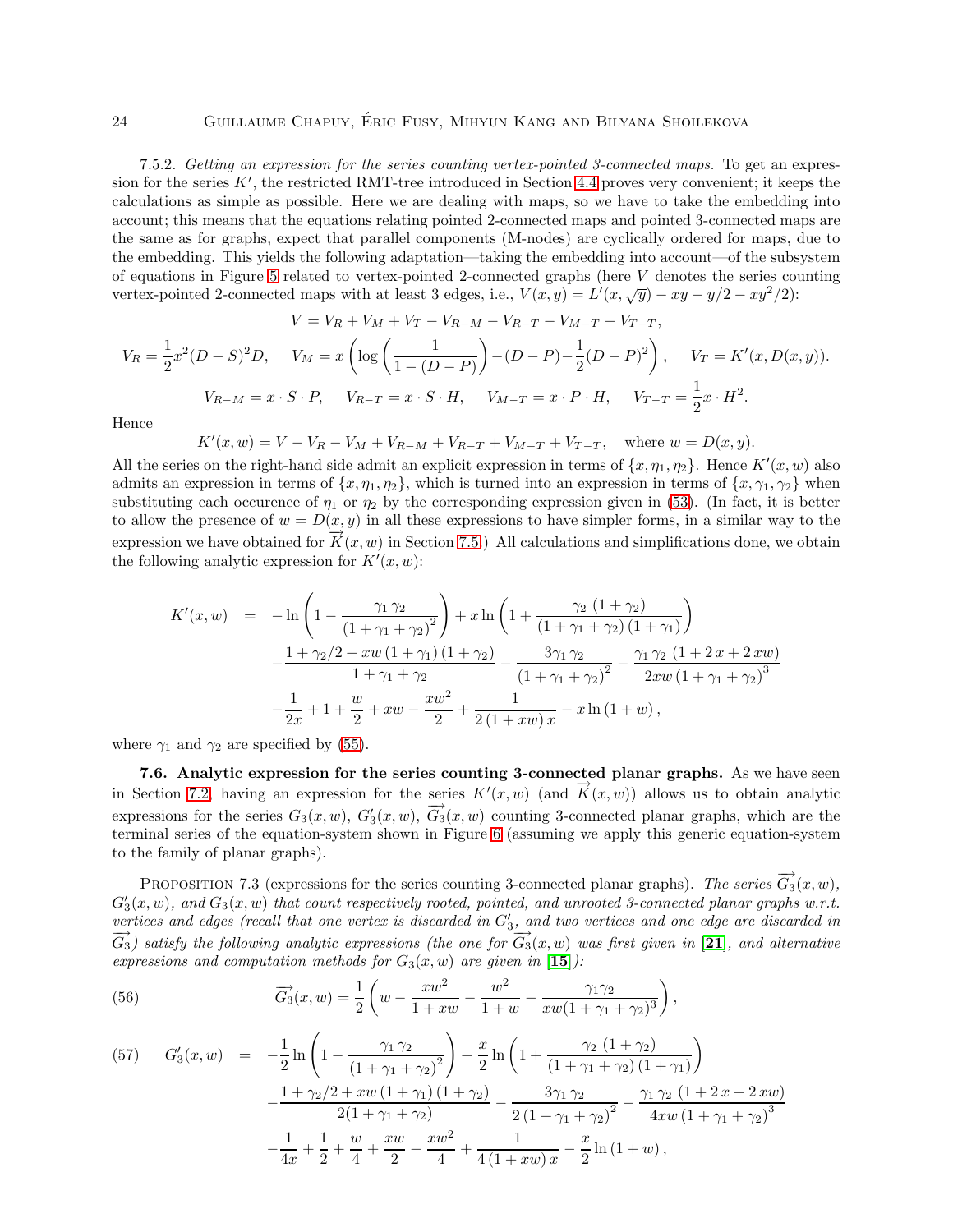$$
G_3(x, w) = \frac{x}{4} \left( -2 \ln \left( 1 - \frac{\gamma_1 \gamma_2}{(1 + \gamma_1 + \gamma_2)^2} \right) + x \ln \left( 1 + \frac{\gamma_2 (1 + \gamma_2)}{(1 + \gamma_1 + \gamma_2) (1 + \gamma_1)} \right) + \frac{1}{x} \ln \left( 1 + \frac{\gamma_1 (1 + \gamma_1)}{(1 + \gamma_1 + \gamma_2) (1 + \gamma_2)} \right) \right) + \frac{x}{4} \left( -\frac{1}{2} - \frac{3}{2} \frac{1}{1 + \gamma_1 + \gamma_2} - \frac{w (1 + x) (1 + \gamma_1) (1 + \gamma_2)}{1 + \gamma_1 + \gamma_2} - 6 \frac{\gamma_1 \gamma_2}{(1 + \gamma_1 + \gamma_2)^2} - \frac{3}{2} \frac{\gamma_1 \gamma_2 (x + 1 + xw)}{xw (1 + \gamma_1 + \gamma_2)^3} \right) + \frac{x}{4} \left( -\frac{1}{2} x w^2 + xw + w + 2 - x \ln (1 + w) - \frac{1}{x} \ln (1 + xw) \right),
$$

*where*  $\gamma_1$  *and*  $\gamma_2$  *are specified by* 

$$
\gamma_1 = xw(1 + \gamma_2)^2, \quad \gamma_2 = w(1 + \gamma_1)^2.
$$

PROOF. According to Whitney's theorem,  $\overrightarrow{G_3} = \overrightarrow{K}/2$ ,  $G'_3 = K'/2$ ,  $G_3 = K/2$ , where  $\overrightarrow{K}$ ,  $K'$  and  $K$  are the series counting rooted, vertex-pointed, and unrooted 3-connected maps. We have already showed how to compute the expressions of  $\overrightarrow{K}$  and  $K'$  in Section [7.5.1](#page-21-0) and Section [7.5.2,](#page-23-0) respectively. Moreover, as discussed in Section [7.2,](#page-15-2) the series  $K$  satisfies

$$
K(x, w) = \frac{1}{2}x \left( K'(x, w) - \frac{1}{2}xw\overrightarrow{K}(x, w) + K'(1/x, xw) \right).
$$

Notice that the effect of replacing  $(x, w)$  by  $(1/x, xw)$  on  $(\gamma_1, \gamma_2)$  is simply to swap  $\gamma_1$  and  $\gamma_2$ . All simplifications done, one obtains the expression of  $G_3$  given above.

*Acknowledgements.* The authors thank Pierre Leroux and Konstantinos Panagiotou for very interesting discussions.

### References

- <span id="page-24-12"></span><span id="page-24-0"></span>[1] E. Bender, Z. Gao, and N. Wormald. The number of labeled 2-connected planar graphs. Electron. J. Combin., 9:1–13, 2002.
- <span id="page-24-1"></span>[2] F. Bergeron, G., and P. Leroux. Combinatorial Species and Tree-like Structures. Cambridge University Press, 1997.
- [3] M. Bodirsky, M. Kang, M. Löffler, and C. McDiarmid. Random cubic planar graphs. Random Structures and Algorithms, 30, 2007.
- <span id="page-24-11"></span>[4] Manuel Bodirsky, Eric Fusy, Mihyun Kang, and Stefan Vigerske. Enumeration and asymptotic properties of unlabeled outerplanar graphs. Elect. J. Comb., 14, R66, Sep 2007.
- <span id="page-24-5"></span>[5] Manuel Bodirsky, Omer Giménez, Mihyun Kang, and Marc Noy. Enumeration and limit laws for series-parallel graphs. Eur. J. Comb., 28(8):2091–2105, 2007.
- <span id="page-24-6"></span>[6] Manuel Bodirsky, Clemens Groepl, and Mihyun Kang. Generating labeled planar graphs uniformly at random. In Proceedings of ICALP 2003, number 2719 in Lecture Notes in Computer Science, pages 1095–1107. Springer Verlag, 2003.
- <span id="page-24-20"></span><span id="page-24-15"></span>[7] J. Bouttier, P. Di Francesco, and E. Guitter. Planar maps as labeled mobiles. *Electr. J. Comb.*, 11(1), 2004.
- <span id="page-24-7"></span>[8] R. Diestel. Graph Theory. Springer-Verlag, 3rd edition edition, 2005.
- [9] P. Flajolet and R. Sedgewick. Analytic combinatorics. Available at http://algo.inria.fr/flajolet/Publications. Preliminary version of the forthcoming book.
- <span id="page-24-2"></span>[10] E. Fusy. Quadratic exact size and linear approximate size random generation of planar graphs. Discrete Mathematics and Theoretical Computer Science, AD:125–138, 2005.
- <span id="page-24-22"></span>[11] É. Fusy, D. Poulalhon, and G. Schaeffer. Dissections, orientations, and trees, with applications to optimal mesh encoding and to random sampling. Transactions on Algorithms, 4(2):??–??, April 2008.
- <span id="page-24-10"></span>[12] A. Gagarin, Labelle, and P. Leroux. Counting unlabelled toroidal graphs with no  $k_{3,3}$ -subdivisions. Advances in Applied Mathematics, 39:51–74, 2007.
- <span id="page-24-8"></span>[13] A. Gagarin, Labelle, P. Leroux, and T. Walsh. Two-connected graphs with prescribed three-connected components. arXiv:0712.1869, 2007.
- <span id="page-24-9"></span>[14] O. Giménez, M. Noy, and J. Rué. Graph classes with given 3-connected components: asymptotic counting and critical phenomena. Electronic Notes in Discrete Mathematics, 29:521–529, 2007.
- <span id="page-24-14"></span><span id="page-24-3"></span>[15] Omer Giménez and Marc Noy. Asymptotic enumeration and limit laws of planar graphs. arXiv:math/0501269, 2004.
- <span id="page-24-17"></span>[16] F. Harary and E. Palmer. *Graphical Enumeration*. Academic Press, New York, 1973.
- <span id="page-24-19"></span>[17] J. E. Hopcroft and R. E. Tarjan. Dividing a graph into triconnected components. SIAM J. Comput., 2(3):135–158, 1973.
- [18] P. Leroux. Methoden der anzahlbestimmung fur einige klassen von graphen. Bayreuther Mathematische Schriften, 26:1–36, 1988.
- <span id="page-24-16"></span><span id="page-24-4"></span>[19] C. McDiarmid, A. Steger, and D. Welsh. Random planar graphs. J. Comb. Theory, Ser. B, 93:187–205, 2005.
- <span id="page-24-21"></span>[20] B. Mohar and C. Thomassen. Graphs on Surfaces. Johns Hopkins University Press, 2001.
- <span id="page-24-13"></span>[21] R.C. Mullin and P.J. Schellenberg. The enumeration of c-nets via quadrangulations. J. Combin. Theory, 4:259-276, 1968.
- <span id="page-24-18"></span>[22] R. Otter. The number of trees. Annals of Mathematics, 49(3):583–599, 1948.
- <span id="page-24-23"></span>[23] R.W. Robinson. Enumeration of non-separable graphs. J. Comb. Theory, 9:327–356, 1970.
- [24] G. Schaeffer. Bijective census and random generation of Eulerian planar maps with prescribed vertex degrees. Electron. J. Combin.,  $4(1)$ : # 20, 14 pp., 1997.